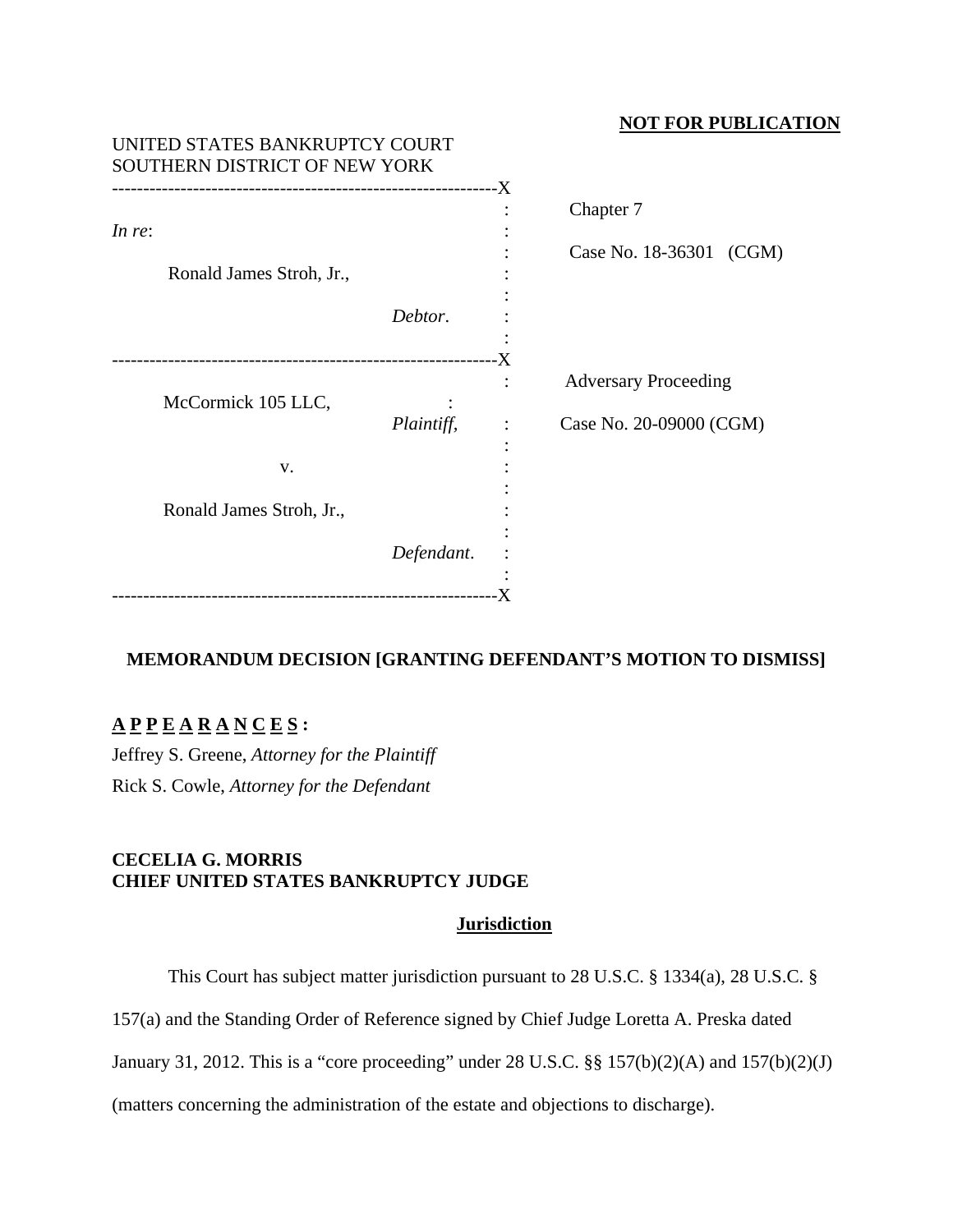### **Background**

Ronald James Stroh, Jr. ("Defendant") filed a Chapter 13 petition on August 3, 2018 and requested Loss Mitigation on August 7, 2018. Def.'s Mem. 6-7, ECF No. 5. On August 23, 2018, McCormick 105, LLC ("Plaintiff") objected to the Loss Mitigation Request. *Id.* The Court granted the Defendant's request and the parties entered Loss Mitigation on November 8, 2018. *Id.* After the Defendant learned he did not qualify for a loan modification on his mortgage, he began to pursue a short sale. *Id.* On March 15, 2019, the Defendant filed a Motion to Employ Broker for the short sale. Def.'s Mot. To Dismiss. Mem., ¶ 7, ECF No. 5-3. By April 2, 2019, the Defendant cancelled his homeowner's insurance. Pl.'s Compl. ¶ 24. ECF No. 1. On May 28, 2019, the Defendant vacated the property in question. Pl.'s Compl. ¶ 23. ECF No. 1.

The Plaintiff requested to terminate Loss Mitigation and did not appear to a June 11, 2019 Loss Mitigation Conference to address the issue. Def.'s Mot. To Dismiss. Mem., at 8, ECF No. 5-3. On June 21, 2019, the Plaintiff moved for Relief from the Stay. *Id.* In September of 2019, the Defendant decided to stop pursuing a short sale. *Id.* On September 24, 2019, this Court terminated Loss Mitigation. The Defendant voluntarily converted his petition to Chapter 7 on September 26, 2019. Def.'s Mot. To Dismiss. Ex. B, 12, ECF No. 5-5. On October 1, 2019, the Defendant stated he intended to surrender the house. Pl.'s Compl. ¶ 20, ECF No. 1. A foreclosure sale was held on December 17, 2019, pursuant to the November 2015 state court judgement, and the Plaintiff now owns the Defendant's former house. Pl.'s Compl. ¶ ¶ 6-7, ECF No. 1.

On January 7, 2020, the Plaintiff initiated the current adversary proceeding by requesting this Court to dismiss the Defendant's Chapter 7 case. The Plaintiff alleges three causes of action under a § 707(b)(3)(B) totality of the circumstances demonstration of abuse, a § 707(b)(3)(A) bad faith filing, and a § 707(b)(2) presumption of abuse. *Id.* at ¶ ¶ 44, 52, 55. The Defendant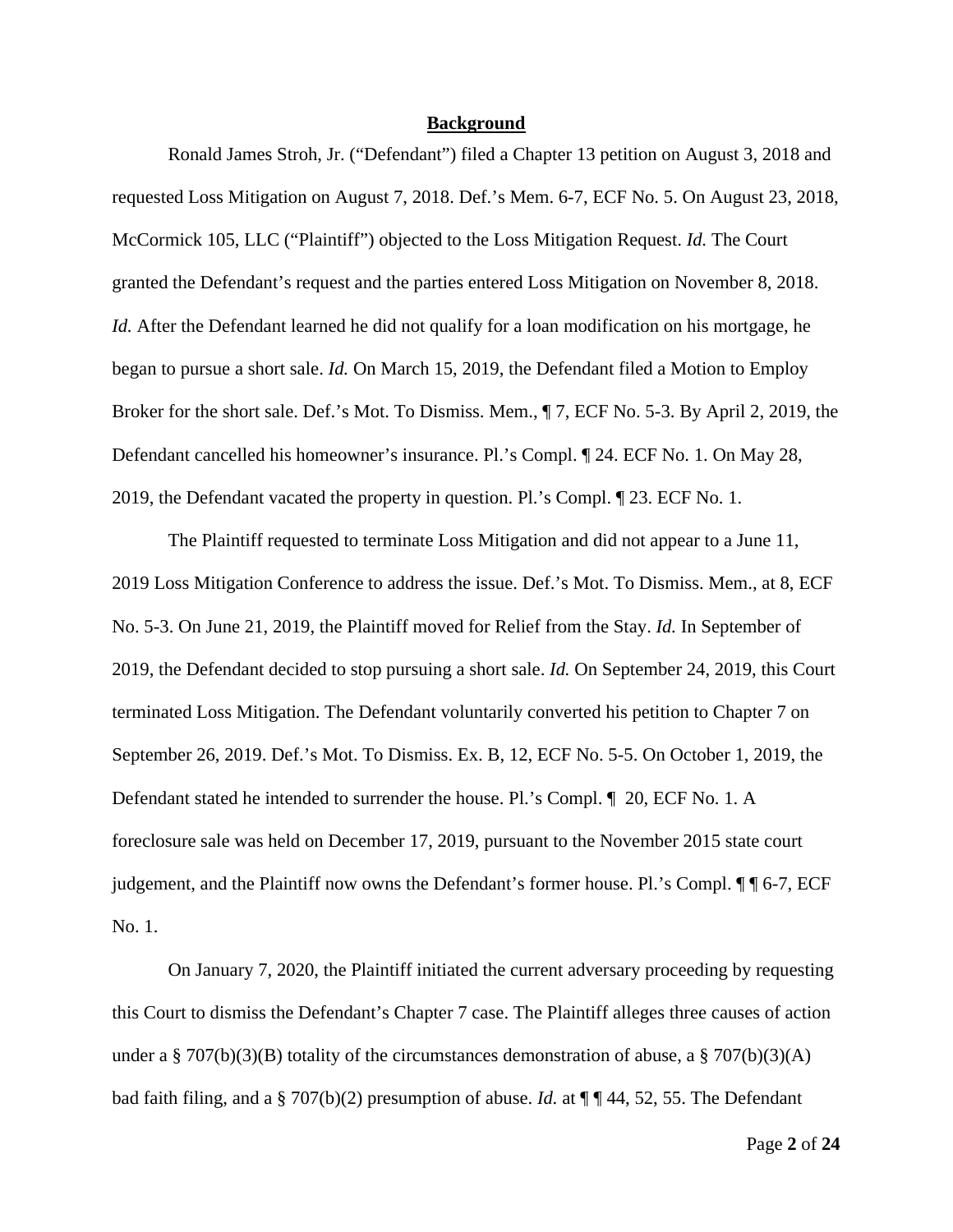moves to dismiss the Plaintiff's Complaint under Federal Rule of Civil Procedure 12(b)(6) and Federal Rule of Bankruptcy Procedure 7012 for failure to state a claim for which relief can be granted, bar the Plaintiff from amending its complaint, and request damages. Def.'s Mot. To Dismiss 12, 32, ECF No. 5.

#### **Discussion**

Pursuant to Federal Rule of Civil Procedure 12(b)(6), "a complaint must contain sufficient factual matter, accepted as true, to 'state a claim to relief that is plausible on its face.'" *Ashcroft v. Iqbal*, 556 U.S. 662, 678 (2009) (quoting *Bell Atlantic Corp. v. Twombly*, 550 U.S. 544, 570 (2007)). Courts "must accept as true all facts alleged in the complaint and draw all reasonable inferences in favor of the plaintiff." *In re Tracht Gut, LLC*, 503 B.R. 804, 810 (B.A.P. 9th Cir. 2014). Only facts stated in the complaint must be accepted as true, not legal conclusions. *Iqbal*, 556 U.S. at 678. For claims to be plausible, the facts accepted as true must allow "the court to draw the reasonable inference that the defendant is liable for the misconduct alleged." *Id.*

#### **I. Plaintiff's § 707(b)(3)(B) Cause of Action**

The Plaintiff alleges that the Defendant's Chapter 7 discharge should be dismissed under the  $\S 707(b)(3)(B)$  totality of the circumstances test. The Plaintiff's basis for this is that the Defendant has a "formidable" household income and as he is "no longer burdened with oppressive secured debt payments which consumes approximately 46% of his (pre-tax) income, the Defendant surely should have available consequential monthly income to fund a bankruptcy repayment plan." Pl.'s Compl. ¶ 43, ECF No. 1.

Section 707(b)(3)(B) provides that in determining abuse in a debtor's Chapter 7 relief, the court can consider whether, "the totality of the circumstances…of the debtor's financial situation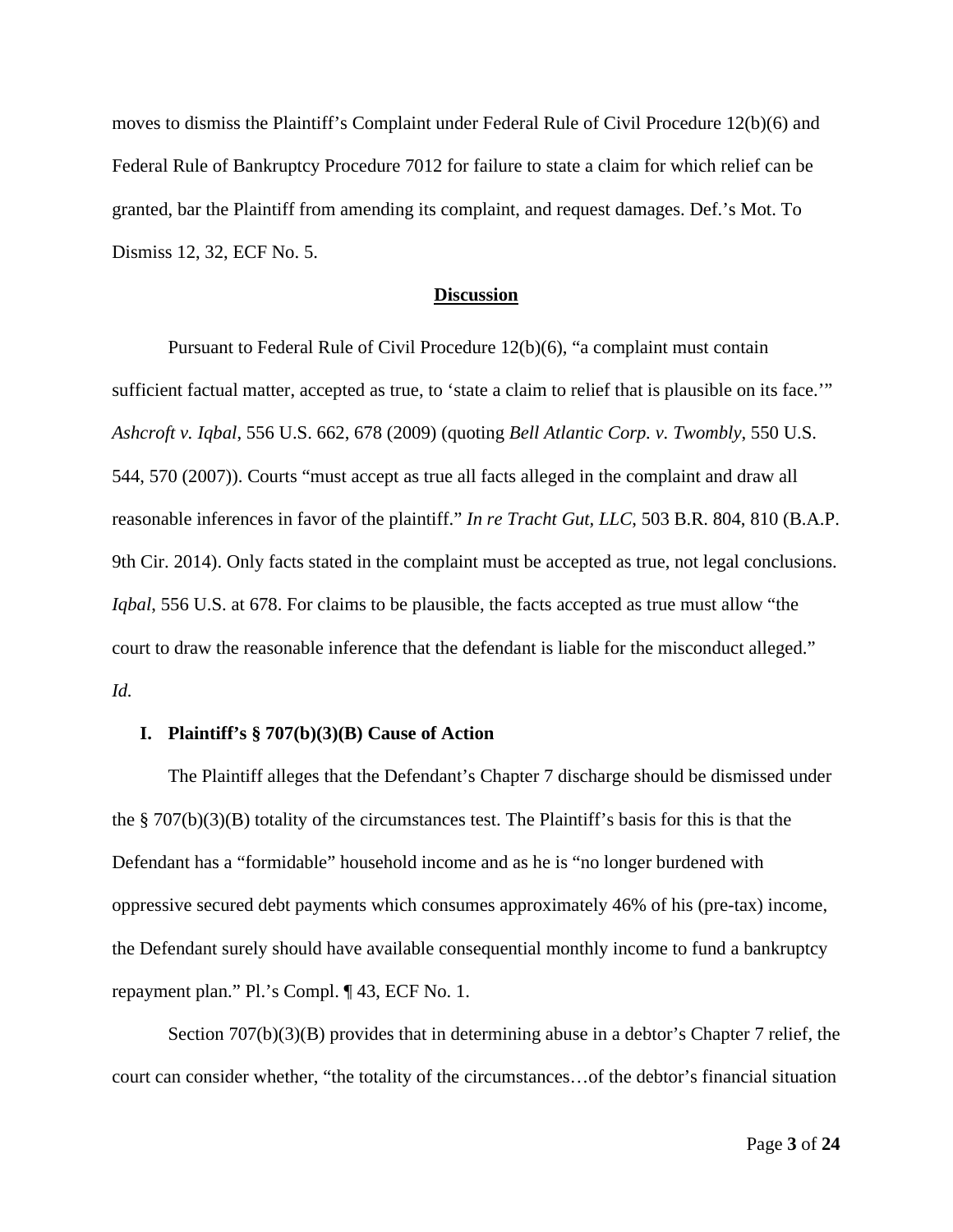demonstrates abuse." 11 U.S.C. §§ 707(b)(3), 707(b)(3)(B). Historically, a "totality of the circumstances" test involves eschewing a bright-line rule and looking at "the entire situation" in the case at hand. *Totality-of-the-Circumstances Test*, BLACK'S LAW DICTIONARY (11th ed. 2019). This remains true regarding the  $\S 707(b)(3)(B)$  test.

The Second Circuit has adopted a multi-factor totality of the circumstances approach to § 707(b)(3)(B). *Kornfield v. Schwartz (In re Kornfield)*, 164 F.3d 778 (2d Cir. 1999). In *In re*

*Kornfield*, the Second Circuit approved the Western District of New York's approach to §

707(b)(3)(B). *Id.* The Western District applied the totality of the circumstances test there as:

a two-part inquiry which considers the debtor's ability to pay as the primary factor and then weighs other circumstances to determine whether there are any mitigating factors warranting discharge or any aggravating factors warranting dismissal of the chapter 7 petition.

*In re Aiello*, 284 B.R.756, 760 (Bankr. E.D.N.Y. 2002) (citing *In re Carlton*, 211 B.R. 468, 477- 78 (Bankr. W.D.N.Y. 1997)). The *Carlton* court listed fifteen equitable "mitigating or aggravating factors" that could contribute to the second part of the inquiry. *Aiello*, 284 B.R. at 760 (quoting *Carlton*, 211 B.R. at 478). It is important to note that these factors are applicable to the § 707(b)(3)(B) test, as opposed to the § 707(a)'s *In re O'Brien* factors cited by the Defendant, which are inapplicable here. Def.'s Mem. 15, ECF No. 5 (quoting *In re O'Brien*, 328 B.R. 669, 675 (Bankr. W.D.N.Y. 2005)).

The debtor's ability to pay is the main factor, and under the totality of the circumstances test "[t]he mere fact that a debtor has a relatively high income should not be sufficient to warrant a finding of abuse." 6 COLLIER ON BANKRUPTCY 707.04 (16th ed. 2020). To do so "would be to invent a new means test, different than the uniform standard enacted by Congress." *Id.*

The Plaintiff maintains that the totality of the circumstances test is "a standalone '*per se*' test" and that additional factors aside from ability to pay are not required. Pl's. Mem. 19, ECF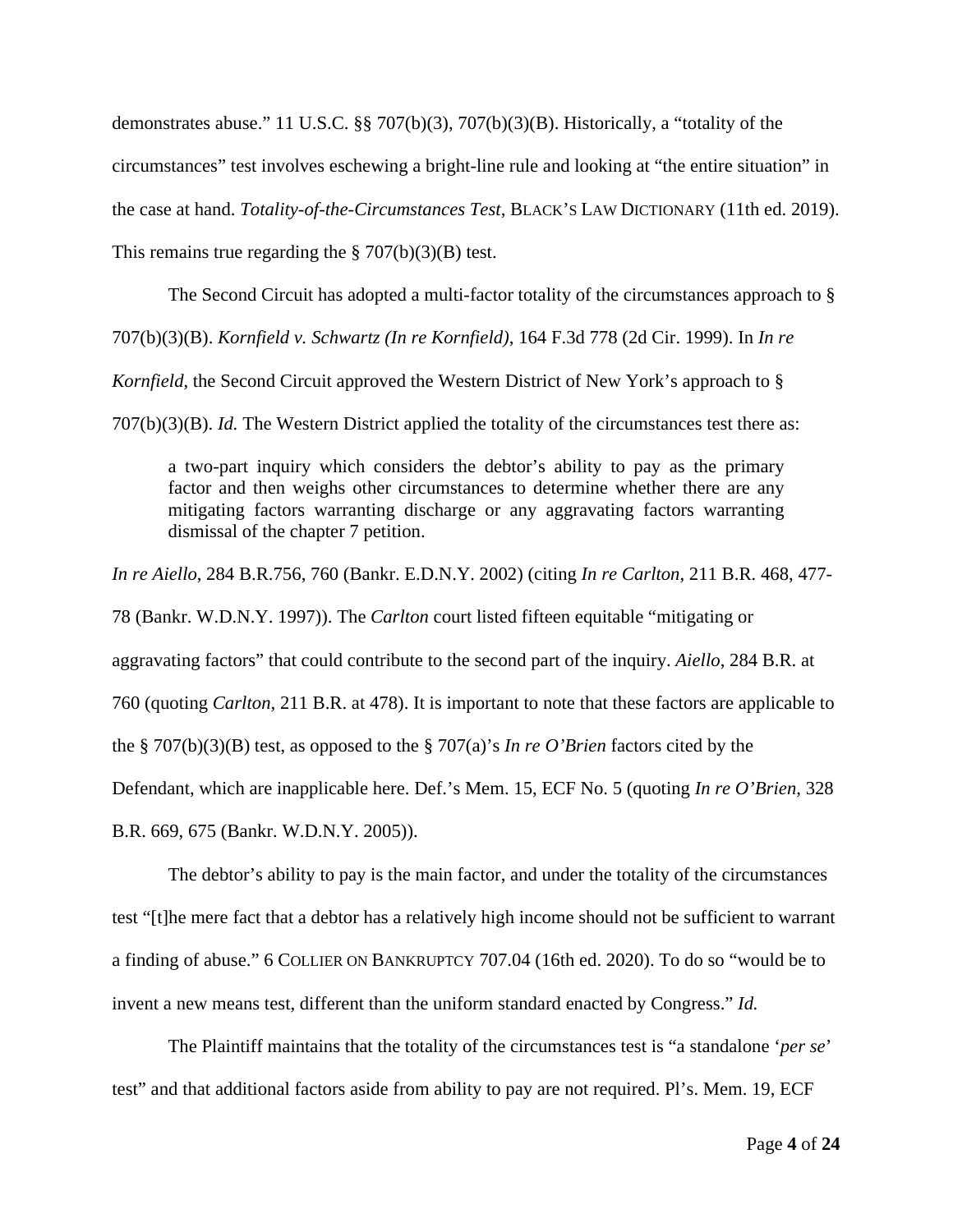No. 7. To support this assertion, the Plaintiff cites an Eastern District of New York decision, *In re Perelman*. Despite the Plaintiff's near-verbatim copying of *Perelman* in his complaint, aside from a change in percentage ("No longer burdened with oppressive secured debt payments which consumes approximately 68% of his (pre-tax) income, the Debtor surely should have available consequential monthly income to fund a bankruptcy repayment plan." *In re Perelman*, 419 B.R. 168, 178 (Bankr. E.D.N.Y. 2009)), the Plaintiff misconstrues *Perelman* and neglects the Second Circuit.

When the Second Circuit affirmed the Western District's decision it "rejected the *per se* test sought by the U.S. Trustee and applied a totality of the circumstances test that was well within the mainstream of analysis used by other circuits." *In re Kornfield*, 164 F.3d 778, 783 (2d Cir. 1999). In *Perelman*, the court dismissed a Chapter 7 case partly for the debtor's ability to pay due to "significantly above-median income" and a "major reduction to expenses through the surrender of encumbered properties." The *Perelman* court considered other factors in its dismissal other than an ability to pay: namely, the debtor's "stable employment," "absence of dependants," and failure "to present any evidence of mitigating or aggravating circumstances." *Perelman*, 419 B.R. at 178. The *Perelman* decision represents an archetypical analysis under the totality of the circumstances test, not a *per se* test advocated for by the Plaintiff.

Accepting all of the Plaintiff's alleged facts as true, the Plaintiff has not pled enough facts under the *Iqbal* plausibility standard to survive a 12(b)(6) motion to dismiss. The Plaintiff states that the Defendant has a "formidable" income, no longer has burdensome "secured debt payments," and "surely should have available consequential monthly income to fund a bankruptcy repayment plan." Pl.'s Compl.  $\P$  19, 43, ECF No. 1. The Plaintiff's conclusion here fails to consider that, absent the mortgage payments on the Defendant's former house, the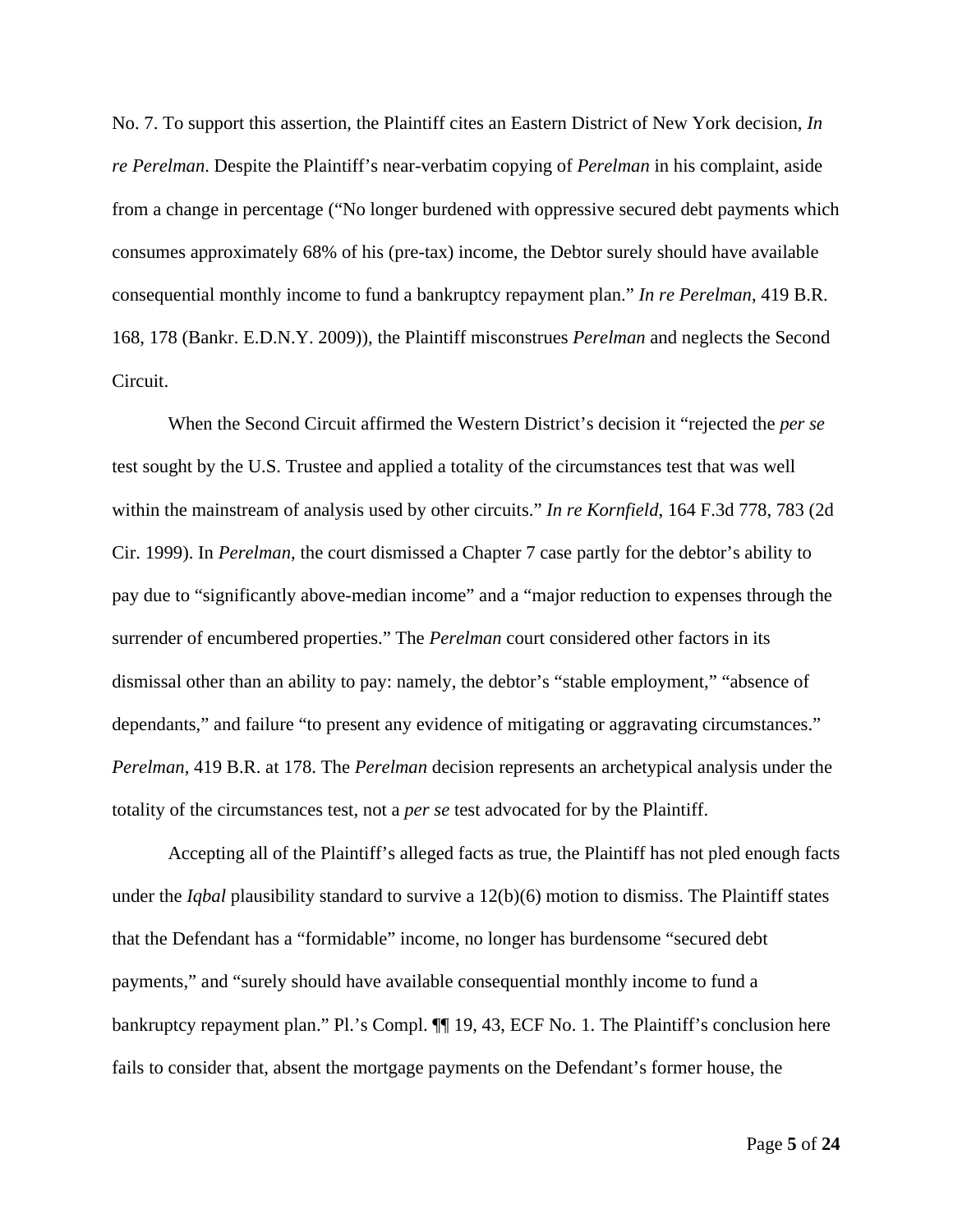Defendant now must make three-thousand-dollar monthly rental payments for his family's current home. Def.'s Mot. To Dismiss Mem., 3–4, ECF No. 5-3; Pl.'s Compl., Ex. D at 16, ECF No. 1-4. Given that § 707(b)(3)(B) considers more than income and ability to pay, the Plaintiff failed to plead sufficient facts to show plausible abuse under the Second Circuit's interpretation of the totality of the circumstances test.

### **II. Plaintiff's Cause of Action under 11 U.S.C. § 707(b)(3)(A)**

The Plaintiff alleges that the Defendant's discharge should be dismissed under § 707(b)(3)(A)'s bad faith standard. Section 707(b)(3)(A) permits dismissal dependent on "whether the debtor filed the petition in bad faith..." 11 U.S.C. § 707(b)(3)(A). "Under § 707(b)(3)(A), a bad faith filing is defined as the act of submitting a bankruptcy petition that is inconsistent with the purposes of the Bankruptcy Code or is an *abuse* of the bankruptcy system (that is, by not being filed in good faith)." *In re Campbell*, No. 11-70038-AST, 2012 WL 360031, at \*5 (Bankr. E.D.N.Y. Feb. 1, 2012) (quoting *In re Hornung*, 425 B.R. 242, 248 (Bankr. M.D.N.C. 2010)) (emphasis added). In examining a case under § 707(b)(3)(B), "a dishonest or nefarious act may be sufficient to prove bad faith." *Campbell*, 2012 WL 360031, at \*5 (quoting *In re Webb*, 447 B.R. 821, 824 (Bankr. N.D. Ohio 2010)). Bad faith must "exist at the time of commencing of the bankruptcy and it is the debtor's intent and purpose at that time which is the subject of the analysis." *In re Hageney*, 422 B.R. 254, 260 (Bankr. E.D. Wash. 2009).

Attention should be drawn to the specific language of  $\S 707(b)(3)(A)$ . Dismissal under this section depends on "whether the debtor *filed* the petition in bad faith." 11 U.S.C. § 707(b)(3)(A) (emphasis added). The Defendant did not file the instant case as a Chapter 7, he converted the case from a Chapter 13. Section 348(a) provides that conversion of a case from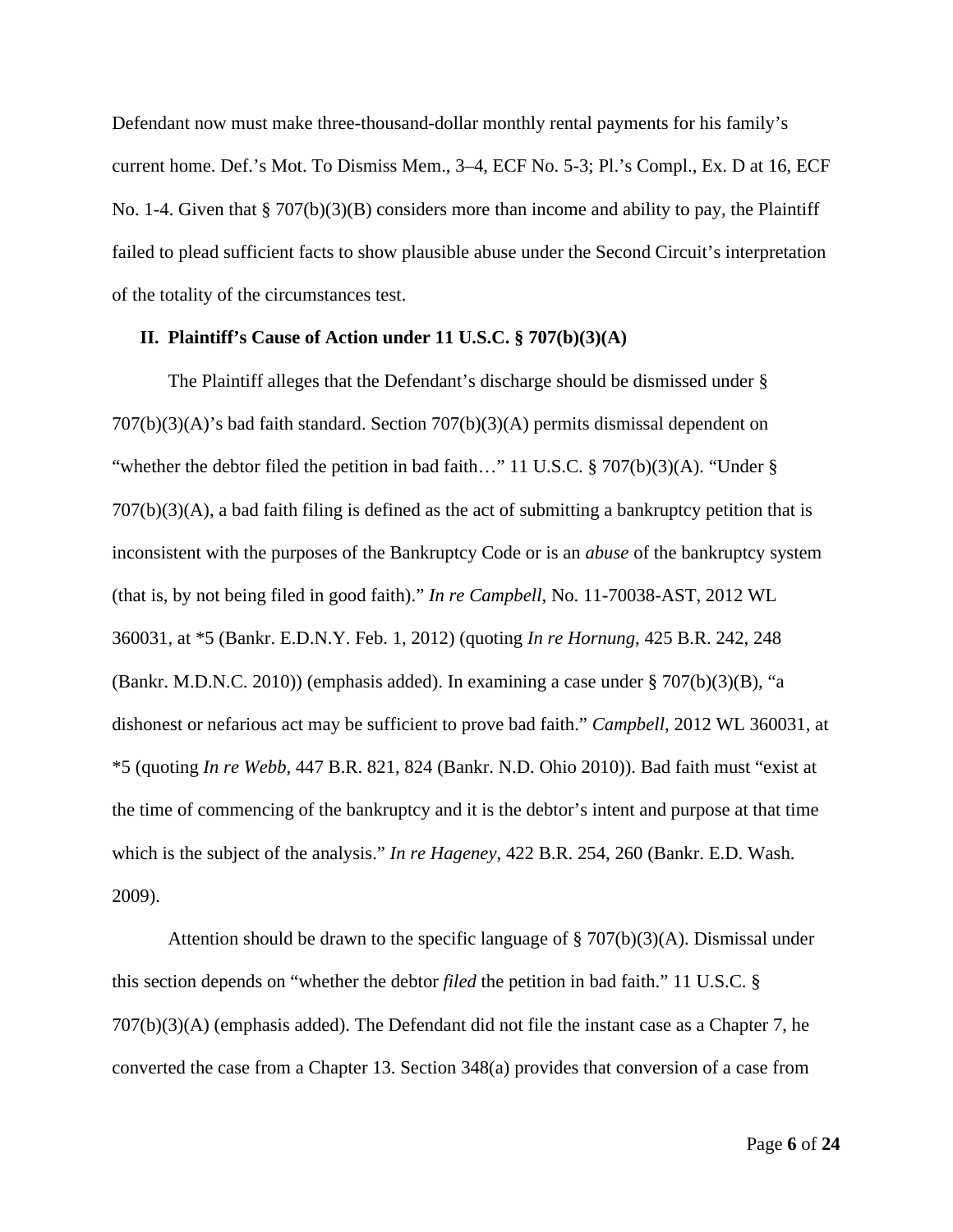one chapter to another "does not effect a change in the filing of the petition, the commencement of the case, or the order for relief." 11 U.S.C. § 348(a).

Courts have historically upheld the plain-language interpretation of § 348(a) that conversion does not alter the petition date of filing. *See In re Cyrilla*, No. 18-20017-GLT, 2020 WL 96680, at \*2 (Bankr. W.D. Pa. Jan. 8, 2020); *see also Matter of Erchenbrecher*, 85 B.R. 42 (Bankr. N.D. Ohio 1988). The Code affords exceptions to this rule for other code provisions, not for § 707(b)(3)(A). *See* 11 U.S.C. § 348(b). For a bad faith dismissal under § 707(b)(3)(A) in a converted case, the debtor must have filed the original case, prior to conversion, in bad faith. As all the Plaintiff's allegations of bad faith arose after the Defendant's original Chapter 13 filing, the Plaintiff did not plead a valid cause of action under  $\S 707(b)(3)(A)$ .

Even had § 348(a) not applied, the Plaintiff's allegations of bad faith are not facially sufficient for a dismissal under  $\S 707(b)(3)(A)$ . The Plaintiff's  $\S 707(b)(3)(A)$  cause of action consists of three allegations of bad faith. One, that "[t]he Defendant lacked any genuine intent to engage in the Court Loss Mitigation Procedure of a Short Sale." Pl.'s Compl. ¶ 47. ECF No. 1. Two, that "[t]he Defendant knowingly and wrongfully abandoned the subject Property and cancelled hazard insurance exposing the Plaintiff's interest to harm." *Id.* at ¶ 48. Three, that "[t]he Defendant knowingly and fraudulently, in connection with this case made false oaths or accounts." *Id.* at ¶ 49. The Plaintiff alleges that these "false oaths or accounts" consist of the lease security deposit in Amended Schedule A/B and C, the Schedule J expenses, and "false or misleading testimony" at the § 341 Meeting. *Id.* at ¶¶ 33–5, 51.

#### The Short Sale

The Plaintiff alleges that the Defendant engaged in bad faith by pursuing a short sale through Loss Mitigation without "any genuine intent" to do so. Pl.'s Compl. ¶ 47. ECF No. 1.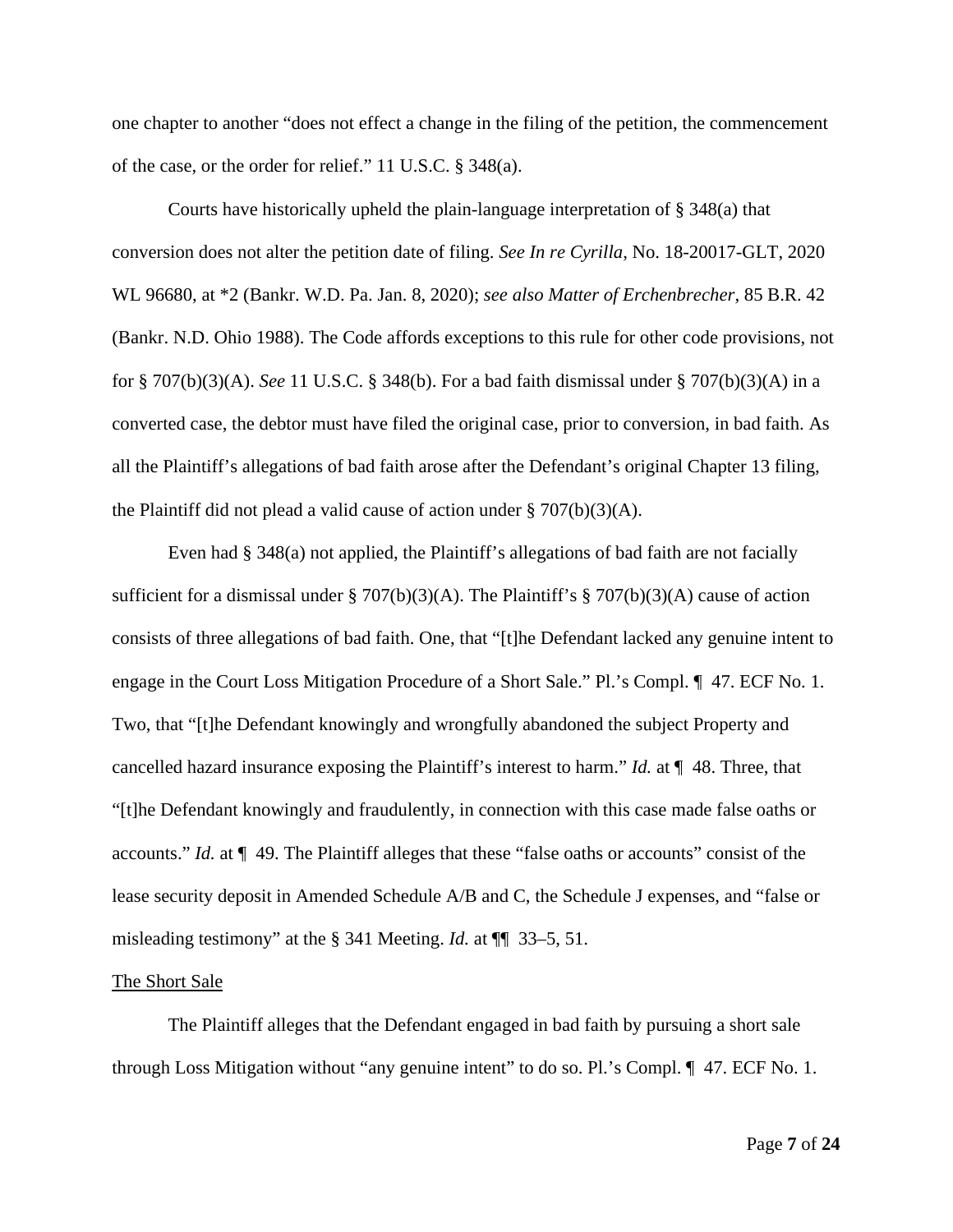The Plaintiff claims that the Defendant engaged in the short sale in bad faith by moving his family to a new property during the process.

*In re Roberts* exemplifies a set of facts where a debtor did engage in a short sale in bad faith. In *Roberts*, the debtors filed for Chapter 7 and claimed the equity in their house as exempt. *See In re Roberts*, 527 B.R. 461, 462 (Bankr. N.D. Fla. 2015). The debtors pursued a short sale of the house, which was approved by SunTrust, the secured creditor holding the house's mortgage. *See id.* at 471. After the closing the creditor forgave the debtors' remaining \$ 205,570.97 indebtedness. *Id.* The court found that before pursuing the short sale, the debtors liquidated their non-exempt assets and claimed these assets as the exempt equity in their house on Schedule C in order to build a new home. *Id.* at 462, 476. The Debtors requested the initiation of the short sale from the creditor six months after having moved out of the first house into the second. *Id.* at 468. As the court summarized,

At no time did the Debtors disclose to SunTrust that during the months between their first inquiry about a short sale and the short sale closing they were spending, or had spent, more than \$385,000 building a new home just down the street. Nor did the Debtors disclose to SunTrust until the day of closing the short sale that they had moved out of the short sale property and into a home worth in excess of \$400,000.

*Id.* The court found that this conduct by the debtors during the short sale was intended to "hinder, delay, or defraud a creditor." *Roberts* 527 B.R. at 473. Though the action in *Roberts* was brought under 11 U.S.C. § 522(o)(4) rather than § 707(b)(3)(A), the facts of *Roberts* show what would be needed to sufficiently allege a bad faith intent to pursue a short sale in a Chapter 7.

The Plaintiff supports its allegations of bad faith related to the short sale and surrender of the property based on the fact that upon vacating the property, it was technically no longer the Defendant's primary residence. Pl.'s Compl. ¶ 47. ECF No. 1.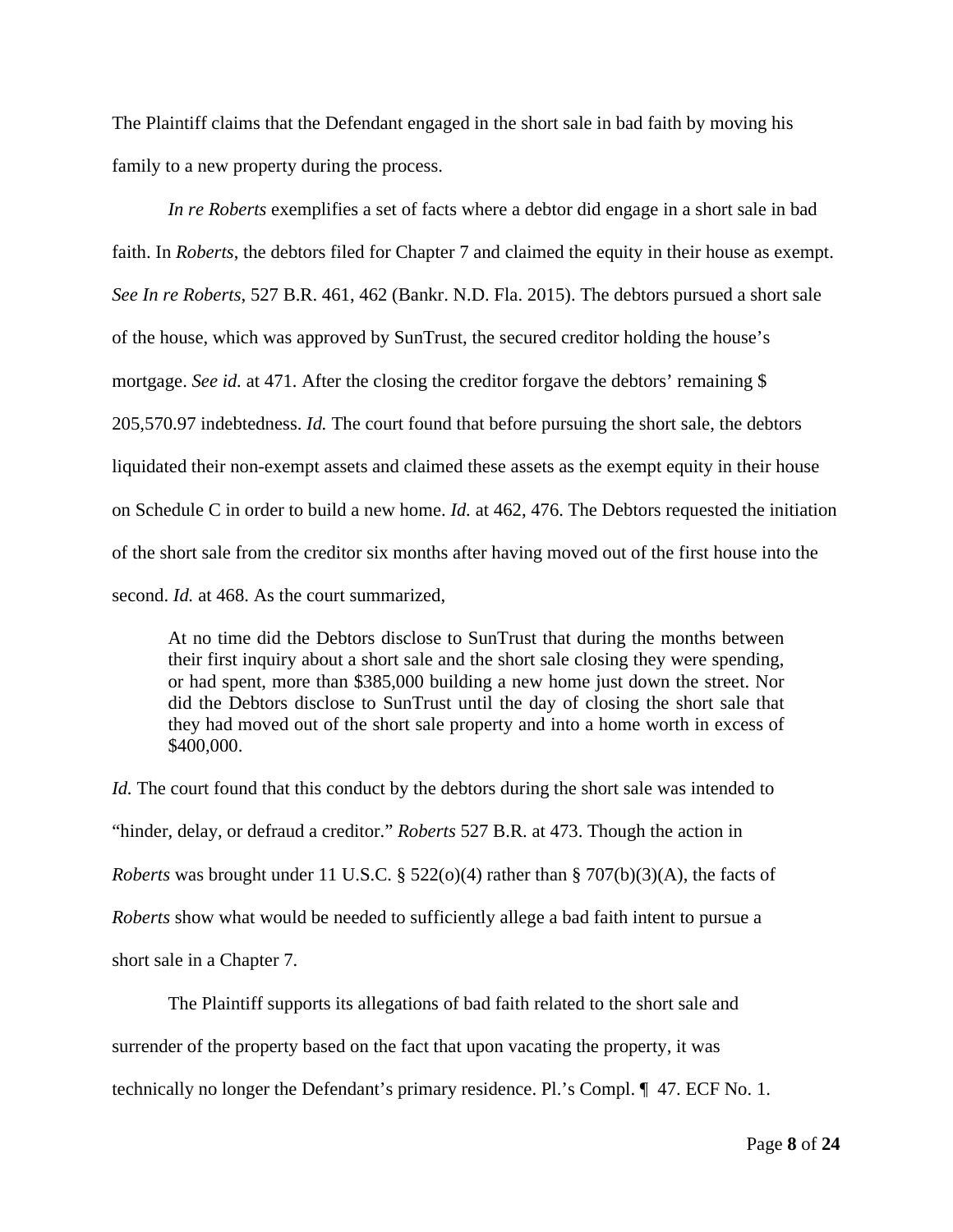Another look at *Roberts* illustrates the difference between it and the instant case. In *Roberts*, the debtors vacated the property before initiating the short sale procedure, and then moved into a new house of their own construction. Here, the Defendant moved to employ a broker for the short sale on March 15, and vacated the property by May 28. Pl.'s Compl. ¶ 23. ECF No. 1. Unlike in *Roberts*, where the debtors deceived the creditor about the nature of their primary residence, here, the Plaintiff knew that the property in question was the primary residence at the time short sale efforts began. The Plaintiff knew that the Defendant had moved out, as notified by the broker. Pl.'s Compl. ¶ 23. ECF No. 1.

In *Roberts*, the creditor did not know there was another residence and that the debtors had lived there the entire time until after closing. *Roberts*, 527 B.R. at 468. There, the debtors vacated the short sale property to move into a house constructed with the money they hid from creditors. *Id.* at 462, 476. Here, the Defendant moved out of the property into a rented, not owned, property. Pl.'s Compl. ¶ 22. ECF No. 1. The Plaintiff offers no facts that, if taken as true, tend to show that the Defendant vacated the property in order to frustrate the Plaintiff and the short sale effort. Pl.'s Compl. ¶¶ 25, 48, ECF No. 1.

### Surrender of the Property

The Plaintiff's allegations regarding the short sale closely mirror its allegations that the Defendant acted in bad faith regarding the surrender of the property. The Plaintiff alleges that the Defendant's Statement of Intention to surrender the property was "untrue, deceitful, and made in bad faith" as the Defendant moved into another property, cancelled his homeowner's insurance, and notified the court late of his change of address. Pl.'s Compl. ¶ 20, 22, 24–5, ECF No. 1. As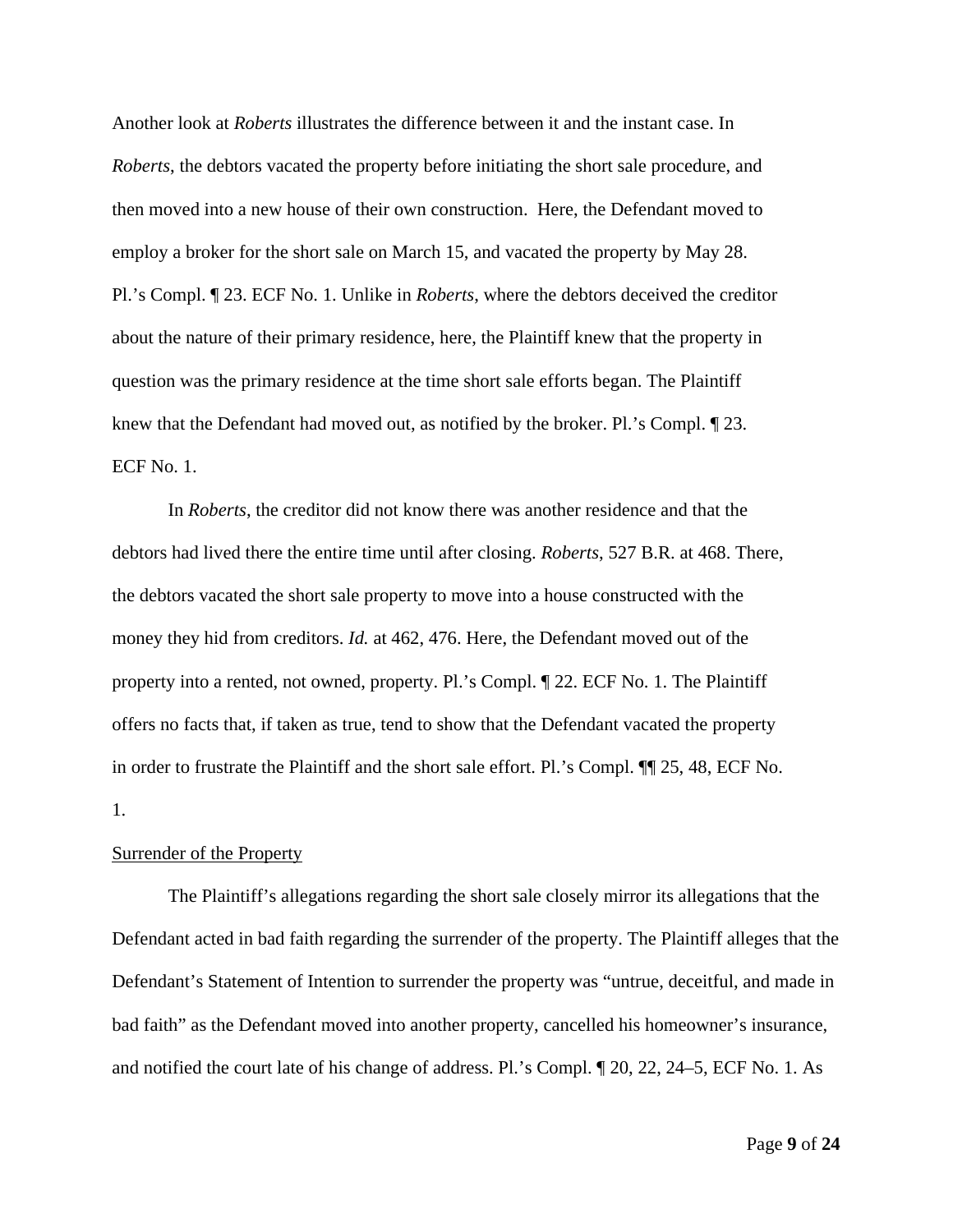dealt with above, absent more information, there are no allegations in the complaint demonstrating that the Defendant abandoned the property in bad faith rather than to find a new home for his family in anticipation of the short sale.

The Defendant cancelled his homeowner's insurance, and while it might have exposed the Plaintiff to loss on the property, nothing in the complaint supports the Defendant's conclusory statement that this was done to "purposefully expose" the Plaintiff to loss. *Id.* at ¶ 25. Though the Defendant notified the court late about his change of address, he filed the change of address on the same day as the conversion to a Chapter 7. Def.'s Mot. To Dismiss. Ex. B, 12, ECF No. 5-5. The Court was then aware of the residential situation going into the case conversion. The Plaintiff, through information received by the real estate broker, knew of the Defendant's move well before the conversion. Pl.'s Compl. ¶ 23, ECF No. 1.

Taken together, these allegations of the Plaintiff do not show a plausible claim that the Defendant acted during the surrender in bad faith at the time of filing which resulted in a substantial abuse of the bankruptcy system.

### "False Oaths or Accounts"

#### The Security Deposit

Turning to the allegations that the Defendant made "false oaths or accounts," the Plaintiff claims that the Defendant did not initially include his lease security deposit in his Schedules and that the Amended Schedules reflect a three-thousand-dollar security deposit as opposed to a six-thousand-dollar deposit. Pl.'s Compl. ¶ 33–4. ECF No. 1. Accepting these allegations as true, they do not rise to the level of being "inconsistent with the purposes of the Bankruptcy Code" or "an *abuse* of the bankruptcy system." *Campbell*, 2012 WL 360031, at \*5. The Plaintiff did not plead sufficient facts to show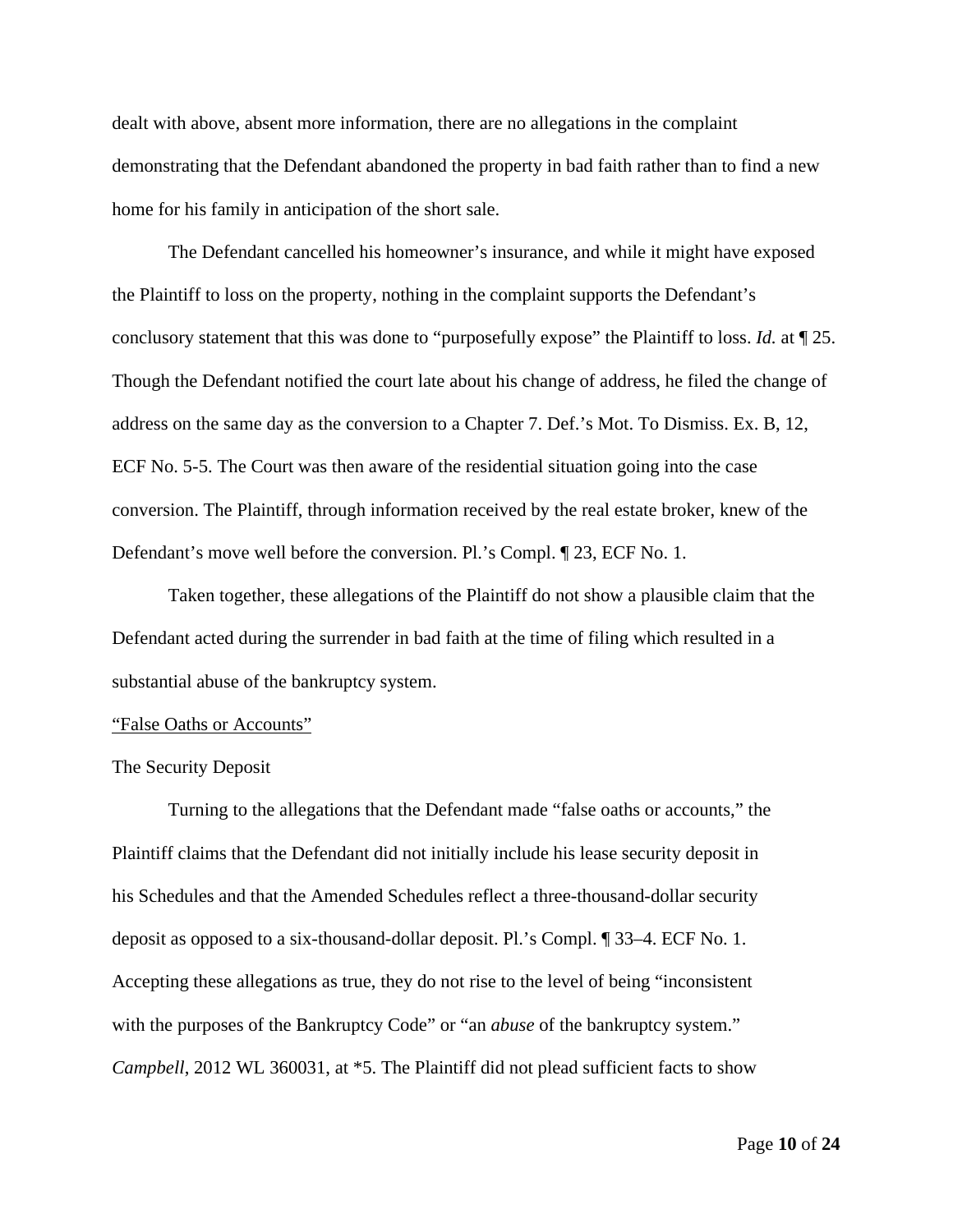that these mistakes on the schedule constituted knowing bad faith, rather than oversights. Pl.'s Compl. ¶¶ 33–4, 49–50, ECF No. 1.

On cross-examination at the § 341 Meeting, the Plaintiff's counsel asked the Defendant about the amount of his security deposit and whether he listed it on his petition. Pl.'s Decl. in Opp'n, Ex. A at 10 ¶¶ 22–25, ECF No. 6. The Defendant responded that he thought it was six thousand dollars and that he did not know whether he included it on the petition. *Id.* Defendant's counsel responded that they can amend the petition to include the deposit should it not already be there. *Id.* at 11 ¶ 1. The Chapter 7 trustee noted the absence of the security deposit on the Defendant's Schedule A/B. He commented that, as the Defendant took the federal exemption, the deposit on the schedule would be exempt when amended. *Id.* at 15 ¶¶ 12–16. Absent additional facts, this does not plausibly suggest that the Defendant "knowingly failed to disclose his lease security deposit." Pl.'s Compl. ¶ 33, ECF No. 1.

The Amended Schedule A/B includes a security deposit of three thousand dollars as opposed to the six thousand dollars the Defendant said he thought it was at the § 341 Meeting. *Id.* at 34. The Defendant argues that while the security deposit is six thousand dollars, the deposit value is split fifty percent between him and his wife, resulting in the three-thousand-dollar deposit listed on the amended schedules. Def.'s Mot. To Dismiss Mem., 20, ECF No. 5-3. Accepting the Plaintiff's allegation as true, that the Defendant's deposit value is six thousand dollars, the complaint does not show or allege how the filing of the amended schedule was knowingly false. The Plaintiff also does not show how the misstated deposit rises to "an *abuse* of the bankruptcy system." *Campbell*, 2012 WL 360031, at \*5. As the Trustee observed at the § 341 Meeting, where the Defendant said he thought the deposit was six thousand dollars, the deposit would be exempt. Pl.'s Decl. in Opp'n, Ex. A at 15 ¶¶ 12–16. The Plaintiff fails to plead how the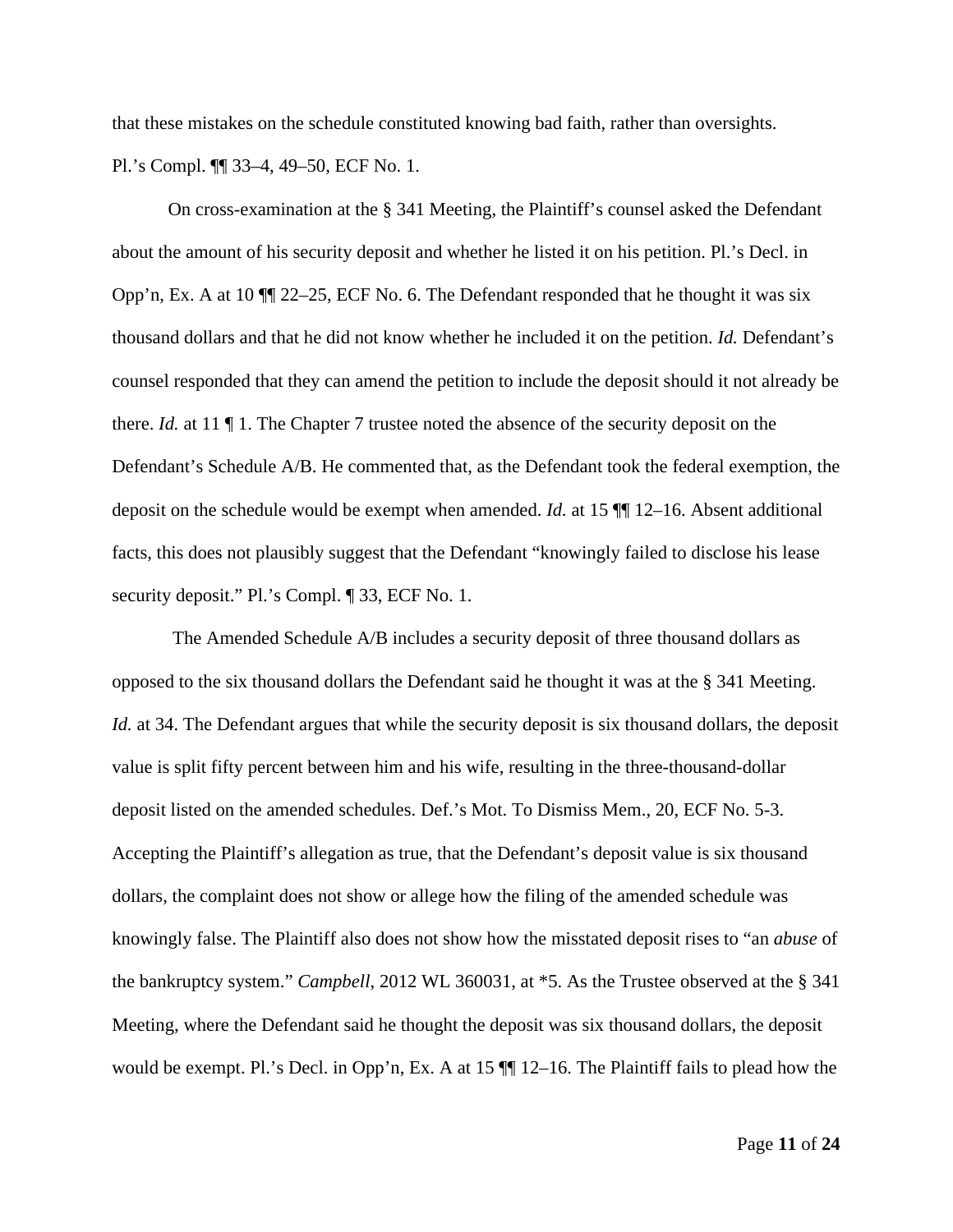difference in deposit amount, which would be exempt under either value, is an abuse warranting dismissal of a case. Pl.'s Compl. ¶¶ 33–4. ECF No. 1.

### Schedule J

The Plaintiff alleges that the Defendant's statements on his Schedule J are false, specifically under Part 2 – Ongoing Expenses, Item 4b – Renter's Insurance and Item 12 – Transportation. Pl.'s Compl. ¶¶ 34–5, ECF No. 1. In its complaint, all that the Plaintiff alleges is that "[u]pon information and belief, the Defendant's filed Schedule J, Expenses is knowingly false (i.e. part 2, 4b, and 12)." *Id.* at ¶ 35. Absent anything else to be said, solely a statement that "[u]pon information and belief" the items on the schedule, which is a sworn statement by the Defendant, are "knowingly false," is nothing more than "legal conclusions masquerading as factual allegations." *Bishop v. Lucent Technologies, Inc.*, 520 F.3d 516, 519 (6th Cir. 2008) (citing *Mezibov v. Allen*, 411 F.3d 712, 716 (6th Cir. 2005)); Pl.'s Compl. ¶ 35, ECF No. 1.

The Plaintiff argues that the Item 4b – Renter's Insurance amount listed on the Schedule is false. Pl.'s Compl. ¶ 35, ECF No. 1. The Plaintiff bases this claim on the § 341 Meeting testimony where the Defendant responded that he was unsure of the insurance amount and that his wife knew. Pl.'s Decl. in Opp'n  $\P$  24, ECF No. 6. The Plaintiff also claims that the Item 12 – Transportation amount included on the Schedule and testified to at the § 341 Meeting is "seemingly high." *Id.* at ¶ 23. The Plaintiff finds fault in the Defendant's statement that the transportation expenses were an estimate while he understood that the information to be provided at the § 341 Meeting should be accurate. *Id.* The Plaintiff offers no facts that, accepted as true, tend to plausibly show that the Defendant falsely stated the renter's insurance on Schedule J. Pl.'s Compl. ¶ 35, ECF No. 1.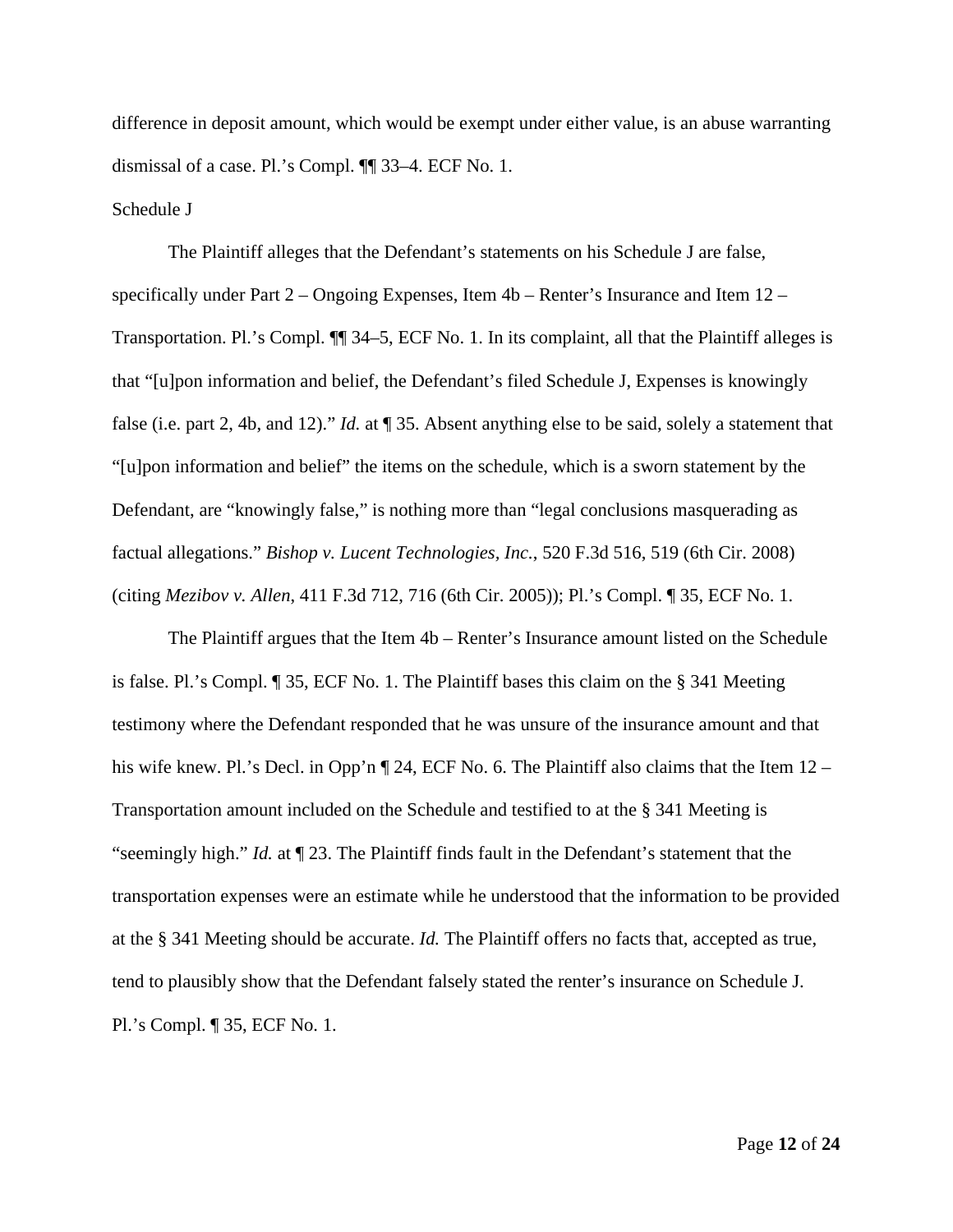The observation that the Defendant claimed that his transportation expenses were an estimate does not support a showing of false testimony. Part 2 of Schedule J itself instructs one to "Estimate Your Ongoing Monthly Expenses." Amended Schedules, at 16 – 17, Pet. 18-36301 cgm, ECF No. 80. Based on the filed Schedule J, removing the Items 4b and 12 expenses (\$165 and \$427.50, respectively) in totality would still leave the Defendant with a negative monthly income of -\$709.75. *Id.* The Defendant would still be incapable of funding a Chapter 13 plan. The Plaintiff failed to show that any of the alleged "false oaths and accounts" were indeed plausibly false, and if so that they rose to "an *abuse* of the bankruptcy system." *Campbell*, 2012 WL 360031, at \*5; Pl.'s Compl. ¶ 35, ECF No. 1.

# § 341 Meeting Testimony

The Plaintiff may argue that its allegation of "false or misleading testimony" at the § 341 Hearing is not a separate allegation and only refers to the issues of the security deposit and Schedule J. If not, this one allegation is the only time the Plaintiff mentions it in its complaint. In the complaint, the Plaintiff never states what, if any, other statements from the Defendant's Testimony it considers to be false or misleading. This statement of "false or misleading" testimony is a legal conclusion without any factual support. As pled, the Plaintiff has alleged no facts that would allow the court to draw the reasonable inference that the Defendant did in fact give false testimony. *Iqbal*, 556 U.S. at 678, Pl.'s Compl., ¶ 51, ECF No. 1.

The Plaintiff did not plead a valid cause of action under  $\S 707(b)(3)(A)$  as the filing is required to be in bad faith, and per § 348(a) the filing date in a converted case is the same as the original case. 11 U.S.C. § 348(a). The Plaintiff did not plead any bad faith, or any intent to act in bad faith, on the part of the Defendant "at the time of commencing of the bankruptcy." *Hageney*, 422 B.R. at 260. Even had the Plaintiff's allegations occurred before the filing or § 348(a) did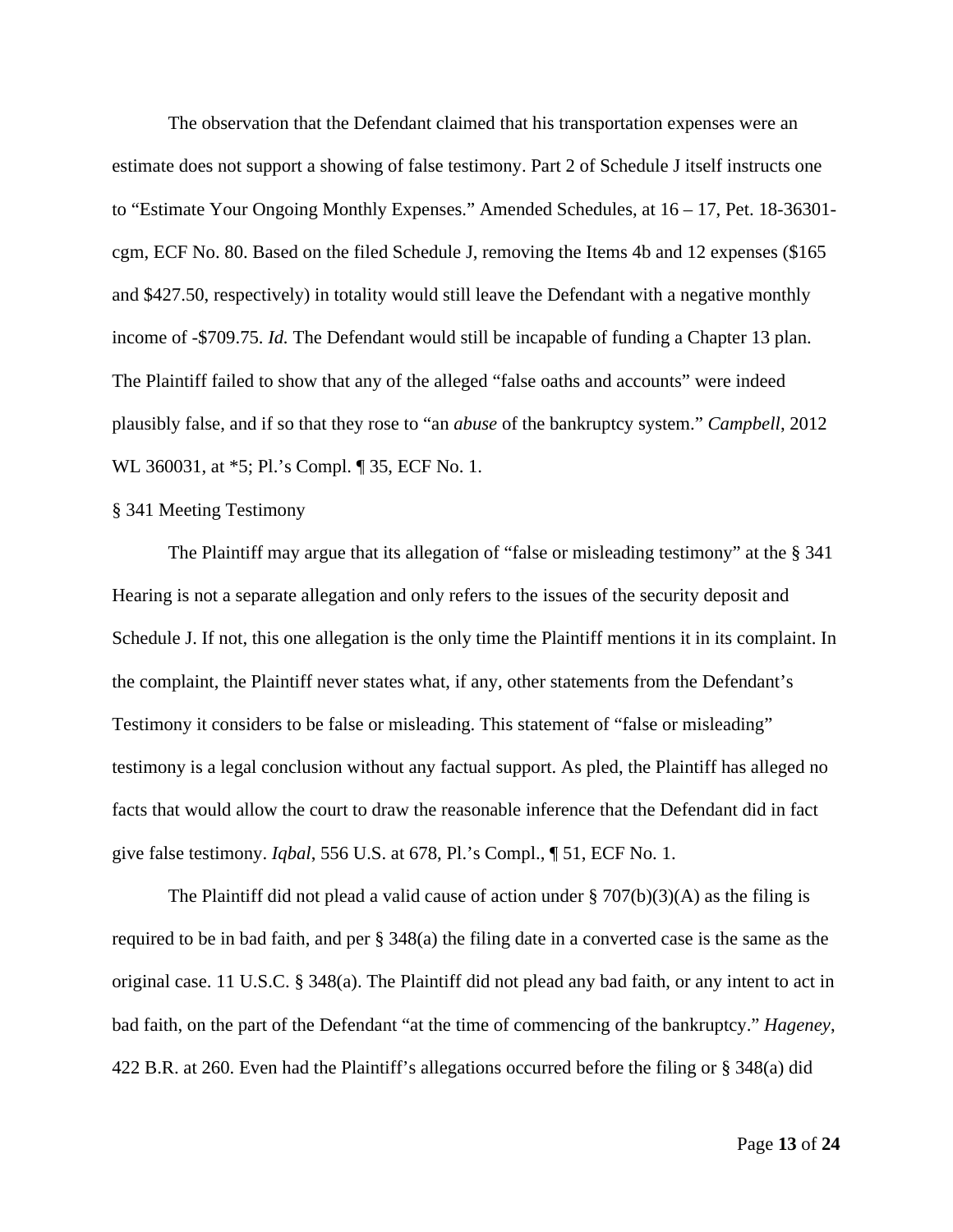not apply, the facts accepted as true do not support a plausible inference that the Defendant acted in bad faith.

# **III. The Plaintiff's Cause of Action Under § 707(b)(2)**

Under § 707(b)(2), a presumption of abuse warranting dismissal arises when a debtor's monthly income surpasses the amount allowed under that section. *See* 11 U.S.C. § 707(b)(2). The extensive provisions of § 707(b)(2) calculating the allowable amount are referred to as the "means test" in practice. 6 COLLIER ON BANKRUPTCY 707.04 (16th ed. 2020). In its third cause of action, the Plaintiff alleges that the calculations provided by the Defendant are incorrect, and that the Defendant fails the means test, giving rise to a presumption of abuse. Pl.'s Compl. ¶ 55, ECF No. 1.

The Plaintiff alleges that, due to the foreclosure sale of the property, the Defendant lost the right to redeem his mortgage contract and no longer owes any secured debt under the mortgage contract. *Id.* at ¶¶ 36–7. The Plaintiff reasons that this requires the Plaintiff's claimed expense deductions to be reduced by \$5,431.56. *Id.* at  $\P$  38–9. This results in the Defendant having a monthly disposable income of \$4,831.72. *Id.* The Defendant would then fail the means test establishing a presumption of abuse under § 707(b)(2).

#### The Means Test in Converted Cases

There is a split among bankruptcy courts as to whether the means test applies in cases converted to Chapter 7. The Eleventh Circuit, the Eighth Circuit Bankruptcy Appellate Panel, the Western District of Arkansas, and a majority of the bankruptcy courts hold that the means test does apply in converted cases. *See Pollitzer v. Gebhart*, 860 F.3d 1334 (11th Cir. 2017); *In re Chapman*, 447 B.R. 250 (B.A.P. 8th Cir. 2011); *In re Justice*, No. CIVIL 07-5231, 2008 WL 4368668 (W.D. Ark. Sept. 22, 2008); *In re Summerville*, 515 B.R. 651 (Bankr. M.D. Fla. 2014).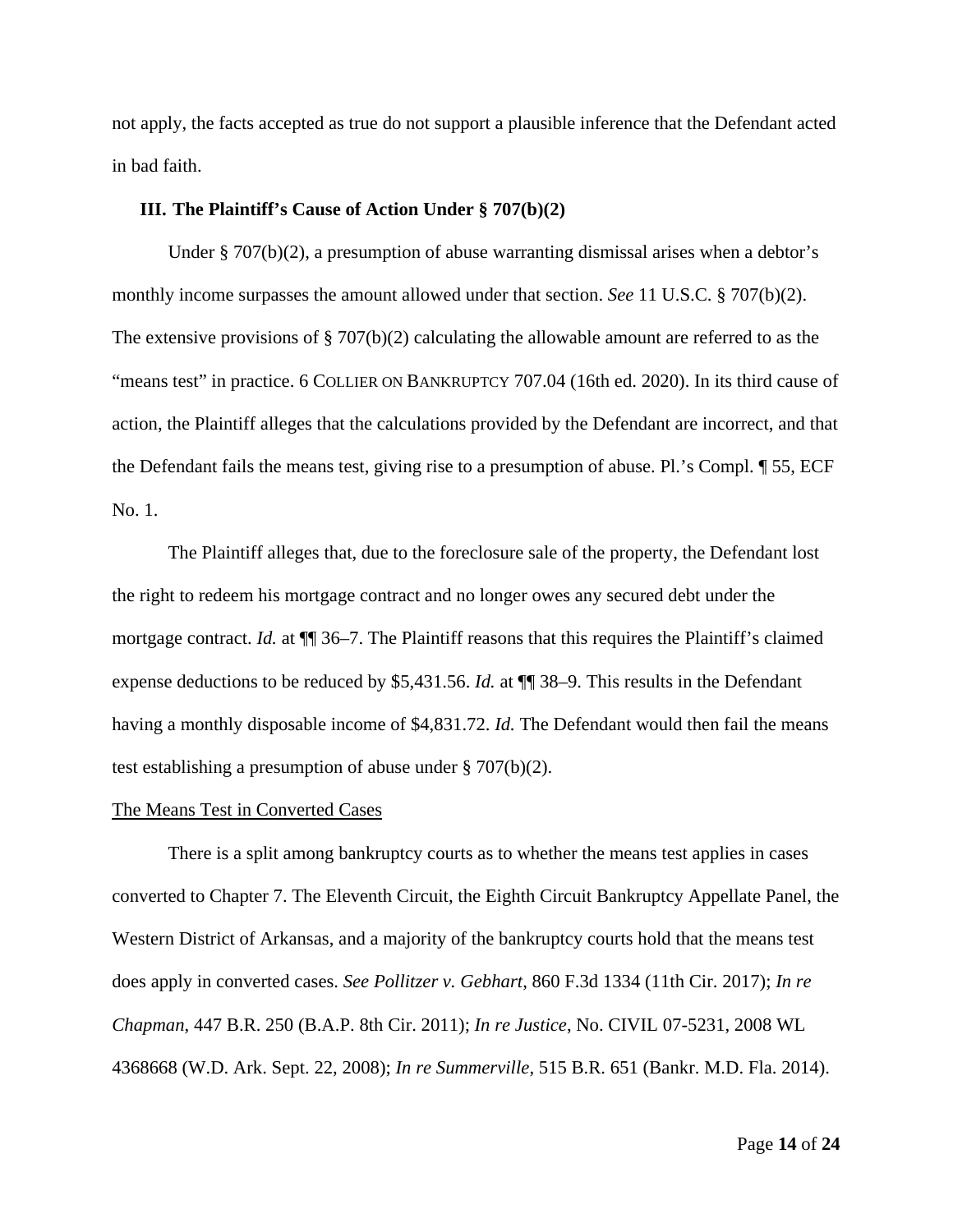The rationale for holding so is that converted cases are still "filed under" Chapter 7 for the purposes of § 707(b)(2) as § 348(a) provides that a converted case is considered filed under the converted chapter, only with the original chapter petition date as the filing date. Garrett Pratt *et al*, *Harmonizing Conversion and the Means Test in Bankruptcy*, 3 BUS. ENTREPRENEURSHIP & TAX L. REV. 36, 65 (2019). These courts also suggest that not requiring the means test in converted cases would create a loophole allowing debtors who would not pass the means test to file for Chapter 13 and then immediately convert to Chapter 7. *Chapman*, 447 B.R. at 253.

A significant minority of courts, along with most of the academic literature, has adopted or advocated for the position that the means test does not apply in converted cases. *See*, *In re Dudley*, 405 B.R. 790 (Bankr. W.D. Va. 2009); *In re Fox*, 370 B.R. 639 (Bankr. D. N.J., 2007); *In re Ryder*, No. 07-40192 EDJ, 2008 WL 3845246 (Bankr. N.D. Cal. Aug. 18, 2008); Pratt *et al,*  3 BUS. ENTREPRENEURSHIP & TAX L. REV. at 39.

These courts have held that requiring a means test would contradict the plain meaning of the statute when referring to Chapter 7 and not referencing conversion. *Fox*, 370 B.R. at 647. The *Dudley* court reasoned that, should "filed" refer to the original filing date and not Chapter 7, the following phrase "under this chapter," is rendered superfluous. *Dudley*, 405 B.R. at 794. Requiring the means test in converted cases also creates contradictions within other sections of the Code. For example, § 348(b) does not include § 707(b) in the list of sections where an "order for relief" applies to the conversion of the case. *Fox*, 370 B.R. at 647. Section 342(d) requires the clerk to file notice to creditors within ten days of when the presumption of abuse arises. Pratt *et al,* 3 BUS. ENTREPRENEURSHIP & TAX L. REV. at 63. If the presumption of abuse in the means test applies to the converted cases, it would be impossible for the clerk to fulfill this duty. *Id.*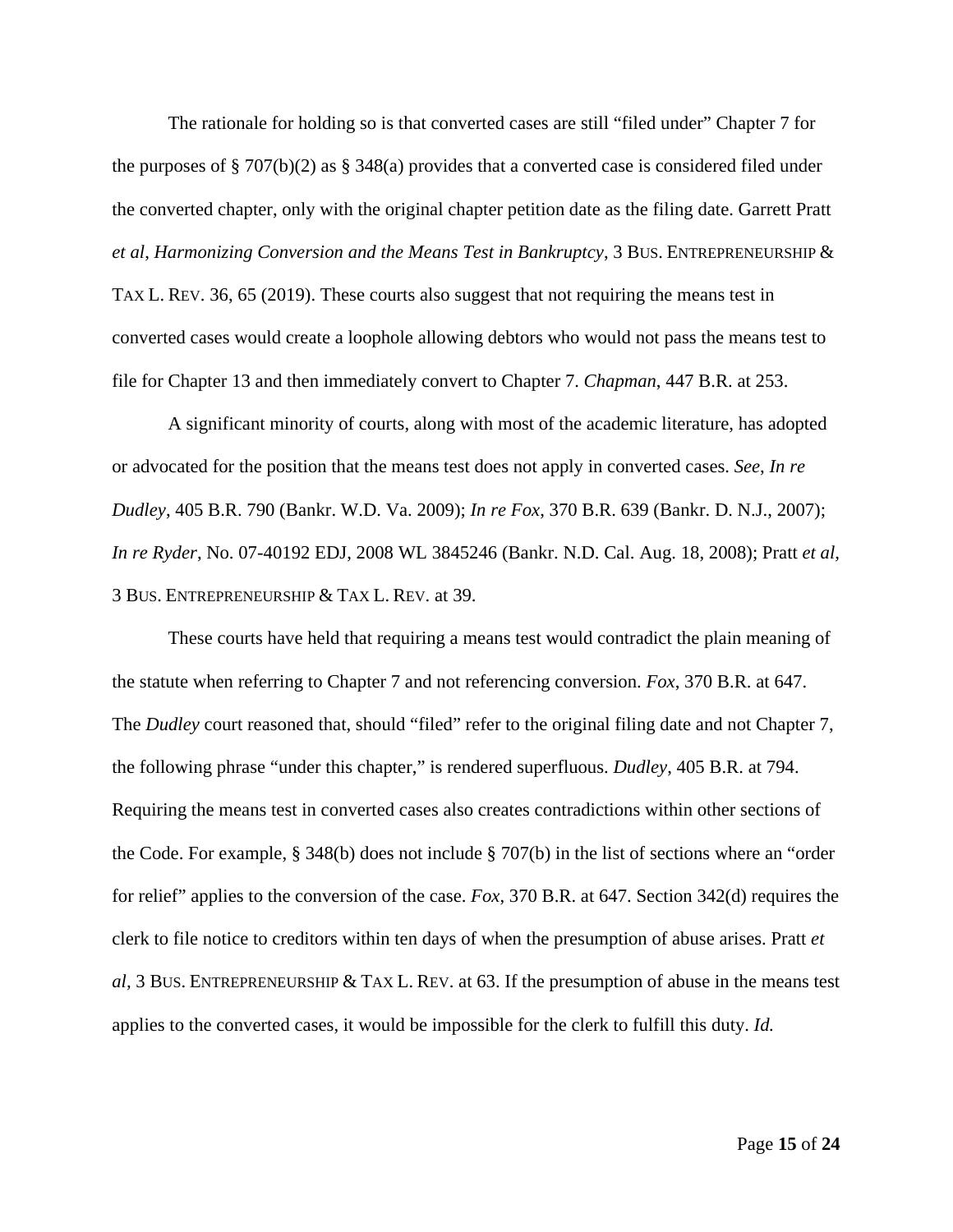The minority courts hold that the means test should not apply in converted cases to avoid "an unreasonably unjust result for debtors." *In re Layton*, 480 B.R. 392, 397 (Bankr. M.D. Fla. 2012), *abrogated by Pollitzer*, 860 F.3d 1334. By requiring the means test in converted cases, many debtors who could not make a Chapter 13 plan work would also not be eligible for a discharge under Chapter 7. *Id.* at 399. These debtors would become so-called "phantom debtors," who, try as they might, would never be able to obtain the "fresh start" Congress provides through the bankruptcy system. Kathleen Murphy & Justin H. Dion, *"Means Test" or "Just A Mean Test": An Examination of the Requirement That Converted Chapter 7 Bankruptcy Debtors Comply with Amended Section 707(b)*, 16 AM. BANKR. INST. L. REV. 413, 446, 450 (2008).

The minority courts argue that the loophole debtors the majority of courts worry about could be denied a discharge under Chapter 7 for bad faith. *Fox*, 370 B.R. at 648. Although this is an important question for higher courts or Congress to resolve, in the instant case it is not necessary to answer whether a means test is required in converted cases as the Defendant would still pass the means test.

### The Presumption of Abuse

Should the means test apply in this case, the Defendant's schedules do not create a presumption of abuse. At the time of the petition's filing, the mortgage debt was still "scheduled as contractually due" for the purposes of the Code. 11 U.S.C. § 707(b)(2)(A)(iii)(I). The Plaintiff argues that this court should hold the debt as no longer "scheduled as contractually due" given that the Defendant lacked the intent to pay the debt back, and that the Defendant lost the right to redeem the mortgage as a result of the foreclosure sale. Pl.'s Compl., ¶¶ 36–8. This second argument lacks merit, as the Defendant converted his Chapter 13 petition to a Chapter 7 on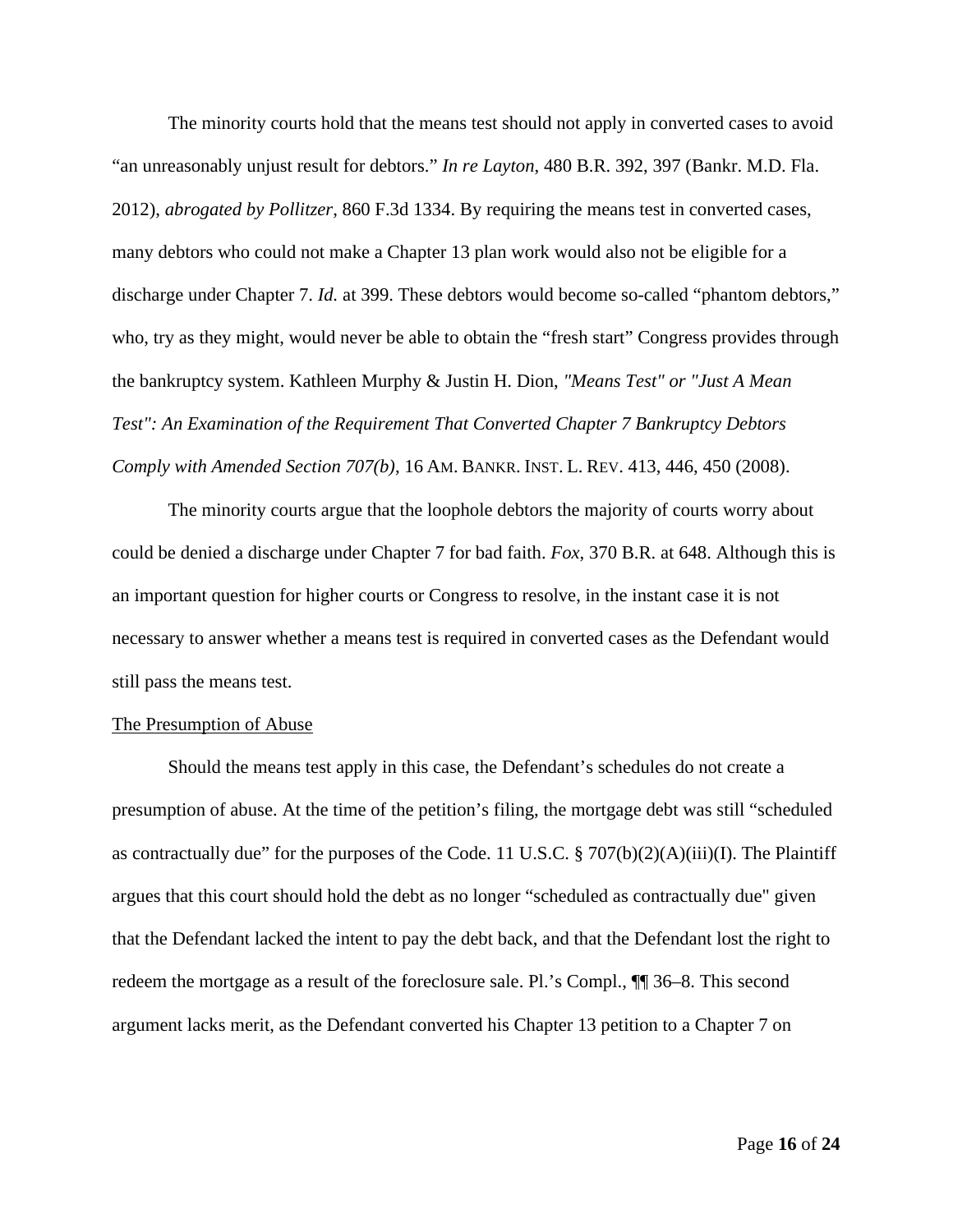September 26, 2019; while the foreclosure sale occurred almost four months later on December 17, 2019. Def.'s Mot. To Dismiss. Ex. B, 12, ECF No. 5-5; Pl.'s Compl. ¶ ¶ 6-7, ECF No. 1.

Regardless of the Defendant's intent to actually repay the debt, the amount was still "scheduled as contractually due" for purposes of the means test. Many bankruptcy courts, including several in this Circuit, apply the "snapshot approach" in these cases. *In re Longo*, 364 B.R. 161, 165 (Bankr. D. Conn. 2007); *In re Osborne*, 374 B.R. 68 (Bankr. W.D.N.Y. 2007); *In re Willette*, 395 B.R. 308 (Bankr. D. Vt. 2008). This means that "the Section 707(b)(2)(A)(iii) calculation is (in all relevant senses) intended to be a "snapshot" of the state of matters as of the petition date." *Longo*, 364 B.R. at 165. An intent to surrender the secured property does not change the fact that, under the secured debt instrument, the payments are still due. "A surrender of collateral proposed in a Statement of Intention filed with the petition does not change the fact that the relevant contractual secured debt still was extant as of the petition date." *Id.* at 165–6.

To regard the debt as not due would violate the Congressional intent behind § 707(b)(2)(A)(iii) and the Code's allowance of chapter conversions. This would place the Defendant and similarly situated debtors in the "phantom debtor" position, where they could neither afford to make a Chapter 13 plan work, nor surrender their property and start afresh in Chapter 7. In the narrower context of  $\S 707(b)(2)(A)(iii)$ , the statute requires a look at the debtor's situation at the time of filing, not post-petition events. *Longo*, 364 B.R. at 165 (quoting *In re Walker*, No. 05-15010-WHD, 2006 WL 1314125, at \*6 (Bankr. N.D. Ga. May 1, 2006)).

The Eastern District of New York Bankruptcy Court declined to adopt the "snapshot approach" for Chapter 13 petitions in lieu of a "future-oriented approach." *In re Rahman*, 400 B.R. 362, 369 (Bankr. E.D.N.Y. 2009). In the Chapter 7 context, three other bankruptcy courts in the Second Circuit have adopted the snapshot approach, and for the reasons stated above this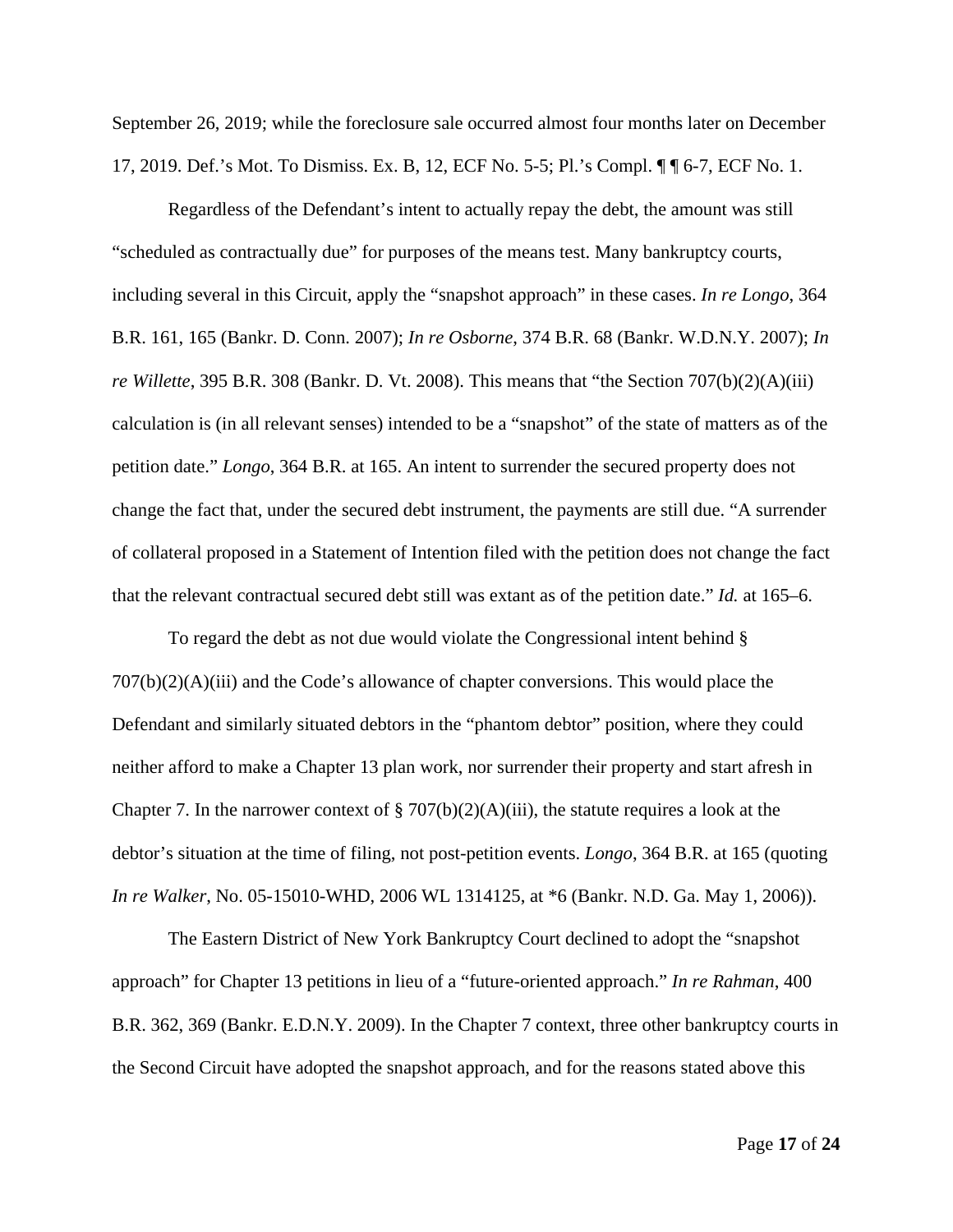Court should apply it here. As the secured debt was an allowable expense deduction, the Plaintiff failed to sufficiently allege that the Defendant failed the means test and created a presumption of abuse under § 707(b)(2). In fact, the Plaintiff agrees with this analysis. While arguing that intent is still a relevant factor for whether payments are due, the Plaintiff states that this analysis is "only successful to rebut  $\S 707(b)(2)$ , not  $\S 707(b)(3)$ ." Pl.'s Mem., at 16, ECF No. 7. The Plaintiff goes on to say that it is "prepared to withdraw its' [sic] allegations relative to the 'presumption of abuse' Mean [sic] Test violation under § 707(b)(2)." *Id.*

#### **IV.Whether the Plaintiff Pled Under § 727 or Has Leave to Amend**

The Plaintiff argues that its complaint stated causes of action for an objection to discharge under § 727, besides its § 707 causes of action for dismissal. Pl.'s Mem., at 5, ECF No. 7. Further, the Plaintiff claims that leave to amend its complaint should be granted, or that its complaint should be construed as a motion for dismissal under Federal Rule of Bankruptcy Procedure 1017(e). *Id.* at 5, 7, 10.

The Plaintiff does title its complaint as "Complaint Objecting to Discharge of Defendant," and mention § 727 in its jurisdictional statement and wherefore clause. Pl.'s Compl., ECF No. 1. The body of the complaint, including all of its allegations and causes of action, makes no reference to § 727. The causes of action stated by the Plaintiff are causes of action for dismissal under §§ 707(b)(2); (b)(3)(A); and (b)(3)(B), not objections to discharge under § 727. A title and a wherefore clause do not constitute a pleading of a cause of action. "Defendants should not have to guess which claims plaintiffs will ultimately attempt to prove." *In re Bozeman*, 226 B.R. 627, 631 (B.A.P. 8th Cir. 1998). By pleading only § 707 causes of action and then asking for those claims to be construed under § 727, the Plaintiff failed to give the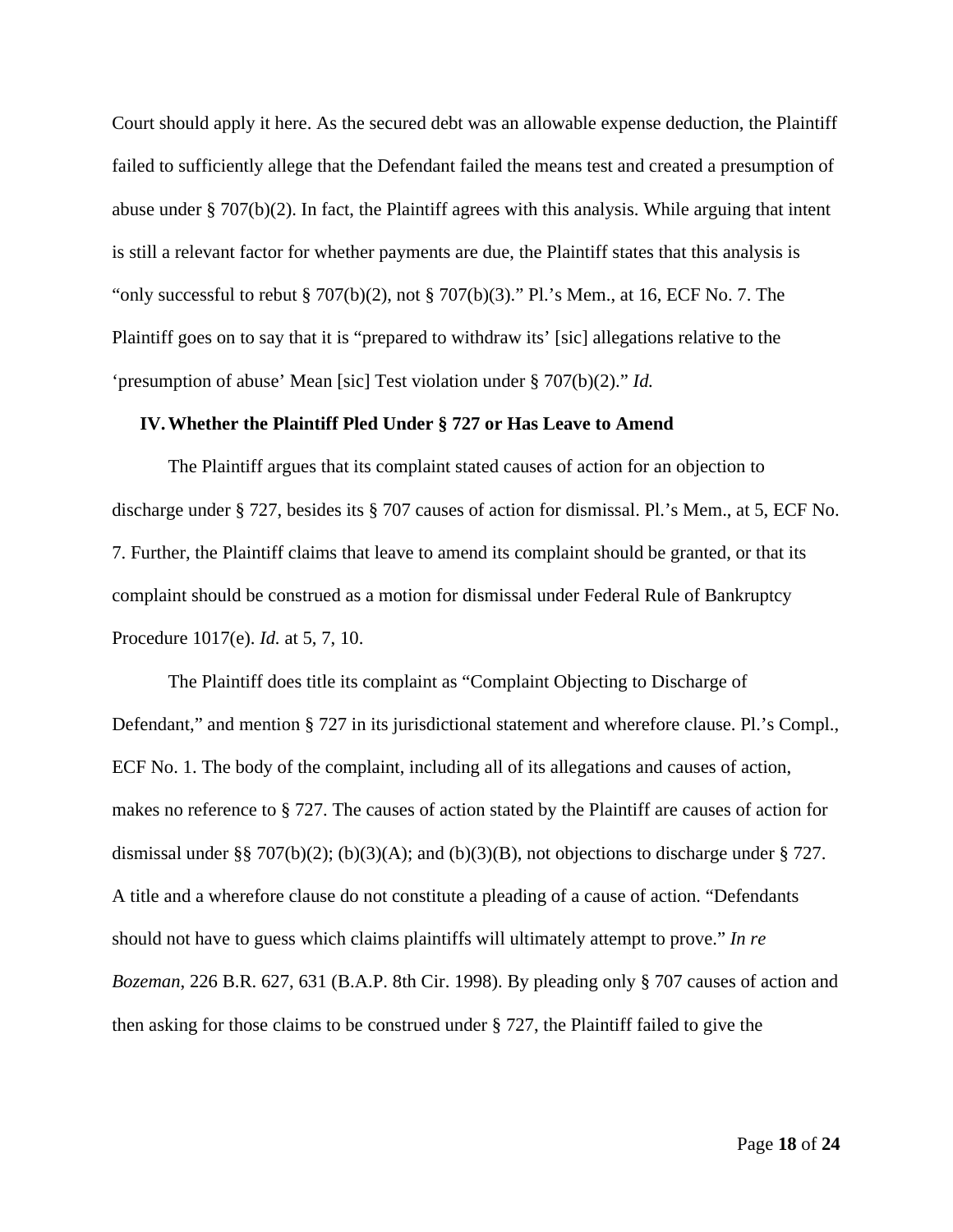Defendants adequate notice of any § 727 claims. The Plaintiff is asking this court to construe its complaint as stating causes of action it did not plead.

Besides the fact that a  $\S 727$  claim involves more factors that the plaintiff pled, it also involves an intent to defraud a creditor, implicating the heightened pleading standards under Federal Rule of Civil Procedure 9(b). 11 U.S.C. § 727; FED. R. CIV. P. 9(b). As the objection to discharge under § 727 "impos[es] an extreme penalty for wrongdoing, [it] must be construed strictly against those who object to the debtor's discharge and liberally in favor of the bankrupt." *In re Bub*, 516 B.R. 685, 693 (E.D.N.Y. 2014) (quoting *In re Cacioli*, 463 F.3d 229, 234 (2d Cir. 2006)). Given that the Plaintiff did not plead any causes of action under § 727, only § 707, the Plaintiff's complaint will not be construed as stating a claim under § 727.

The Plaintiff's statement that its complaint should be construed as a motion for dismissal under § 707(b) pursuant to Rule 1017(e) is superfluous, as causes of action for dismissal under § 707(b) are what the Plaintiff pled, and what the analysis of this decision focused on. The Plaintiff will not be granted leave to amend its Complaint to include a cause of action under § 727. Federal Rule of Civil Procedure 15 provides that a court "should freely give leave when justice so requires." FED. R. CIV. P 15. The deadline to file an objection to discharge passed on January 13, 2020. Pl.'s Compl. ¶ 10. ECF No. 1. The Plaintiff pled causes of action that, taken as true, do not amount to plausible claims. The Plaintiff's pleadings violate Federal Rule of Bankruptcy Procedure 9011.

Under Rule 15(c), an amendment to a pleading can relate back to the date of the original pleading when "the amendment asserts a claim or defense that arose out of the conduct, transaction, or occurrence set out – or attempted to be set out – in the original pleadings." FED. R. CIV. P. 15(C). Even had the Plaintiff originally attempted to set out a claim under  $\S$  727, its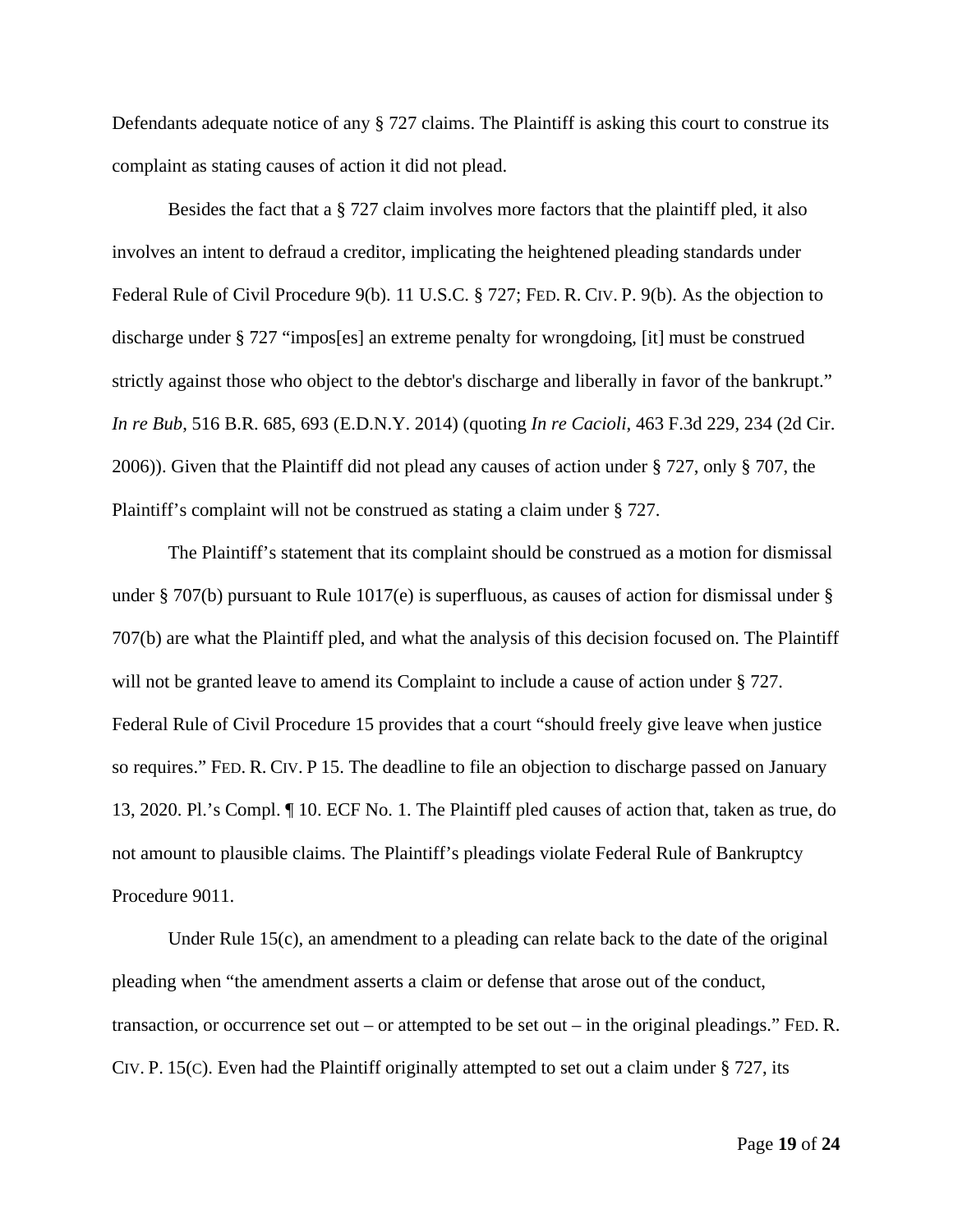allegations are related to its cause of action under § 707. The requirements to sustain a § 727 claim would require different allegations than those the Plaintiff pled under § 707; namely, fraudulent conduct and an intent to defraud the creditor, rather than allegations of bad faith or a presumption of abuse that would show the Defendant's ability to fund a Chapter 13 repayment plan. As a claim under § 727 would arise out of a different "conduct, transaction, or occurrence" that those alleged, a § 727 claim would not relate back to the original pleading. In *In re Bozeman*, the plaintiffs sought to amend a complaint to include claims under § 727 and § 543. *Bozeman*, 226 B.R. at 629. The Eight Circuit Bankruptcy Appellate Panel affirmed denial of these amendments due to the fact that "issues of nondischargeability" were raised "[f]or the first time" and the amendments were the first time the plaintiffs sought "denial of a discharge pursuant to § 727(a)(3). *Id.* at 631. Relation back under Rule 15(c) allows for the amendment of claims absent prejudice to the defendant. *Bozeman*, 226 B.R. at 630 (citing *Fuller v. Marx*, 724 F.2d 717, 720 (8th Cir. 1984)). Rule 15 does not "contemplate depriving defendants of the protections of a statute of limitations;" or in this case, the deadline for objections to discharge. *Id.*

Granting leave to amend is at the discretion of the court, not a perfunctory right. *In re Mendel*, 351 B.R. 449, 458 (Bankr. S.D. Tex. 2006). An objection to discharge under § 727 is inherently separate from a cause of action for dismissal under § 707. The Plaintiff seeks to amend its complaint to allege a distinctly different cause of action than the three causes of action its complaint contains. In light of the inadequacy of the Plaintiff's original § 707 pleadings, the passing of the deadline for objections to discharge, and the Plaintiff's failure to plead any allegations under a § 727 cause of action in its original complaint, allowing the Plaintiff to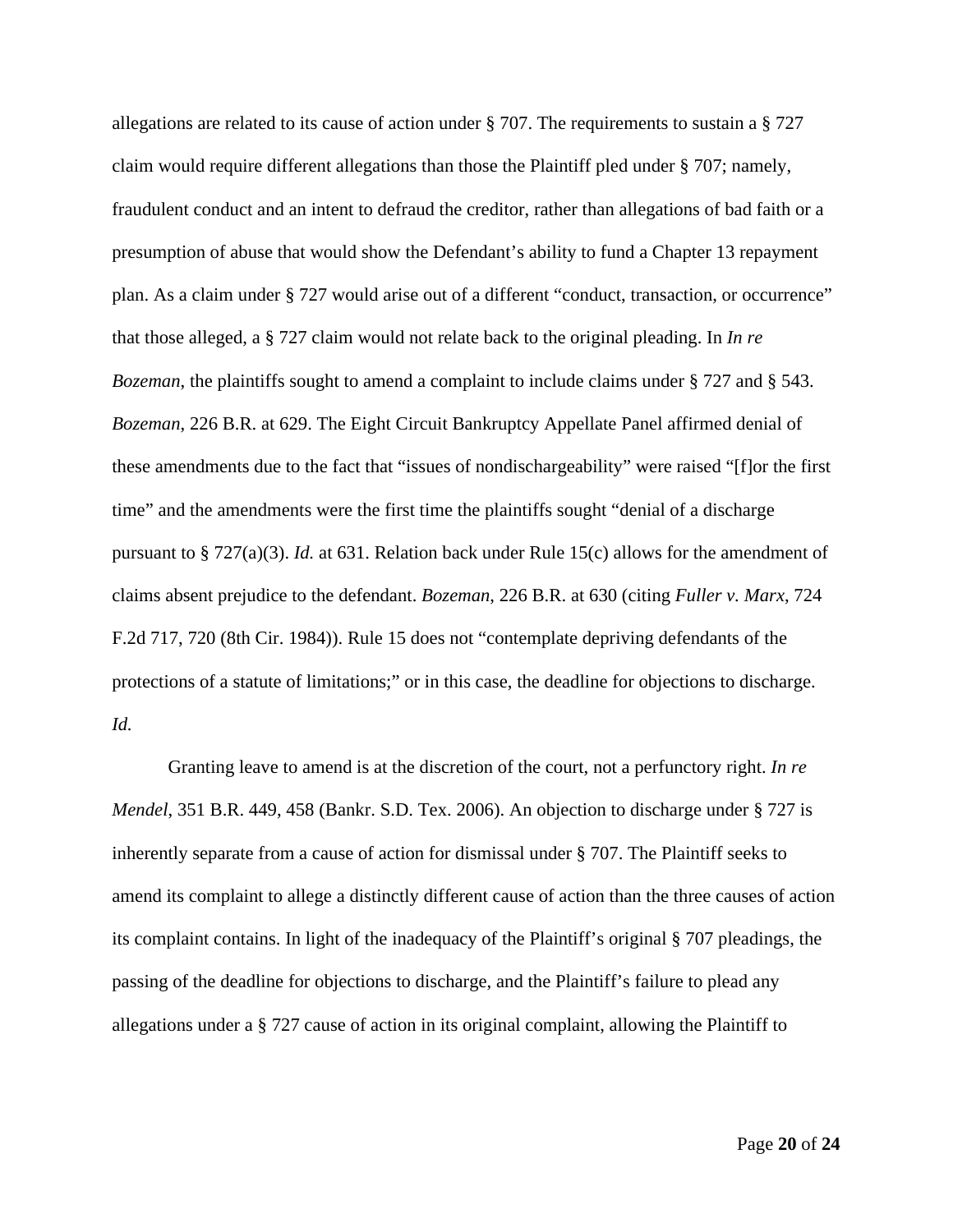amend its complaint would be unfairly prejudicial to the Defendant. The interests of justice require that this Complaint be dismissed without leave to amend.

#### **V. The Defendant's Request for Damages**

The Defendant, in his Motion to Dismiss, requested the Court award damages in the form of attorney's fees. Def.'s Mot. To Dismiss 12, 32, ECF No. 5. Section 707(b)(5)(A) permits a court to award reasonable costs and attorney's fees incurred in contesting a motion to dismiss under § 707. *In re Smith*, 468 B.R. 235, 241 (Bankr. W.D. Ky. 2012). For damages to be awarded,  $\S 707(b)(5)(A)$  requires that the motion be dismissed, and that the movant either violated Federal Rule of Bankruptcy Procedure 9011 or the filing attorney failed to perform a reasonable investigation and is attempting to coerce the debtor to waive a right guaranteed under Chapter 7. *Smith*, 468 B.R. at 241 (citing 11 U.S.C. § 707(b)(5)(A)). As there is no evidence that the Plaintiff attempted to coerce the debtor to waive any rights, this analysis for damages under § 707(b)(5)(A) will only look at the requirements of Rule 9011. Procedurally, the party seeking damages must give some notice to the opposing party in its responsive pleadings. *Smith*, 468 B.R. at 242. The Defendant provided adequate notice when it requested attorney's fees in its Motion to Dismiss. Def.'s Mot. To Dismiss 31–2, ECF No. 5.

Rule 9011 requires that a party's representations to the court not be "(1) for any improper purpose, (2) based upon frivolous legal arguments, (3) without adequate evidentiary support for its allegations, and (4) without a basis for denials of fact." *In re Ryan*, 411 B.R. 609, 615 (Bankr. N.D. Ill. 2009) (citing FED. R. BANKR.P. 9011(b) (1–4)). Examples of improper purposes under Rule 9011 include "to harass or to cause unnecessary delay or needless increase in the cost of litigation." FED. R. BANKR.P. 9011(b)(1).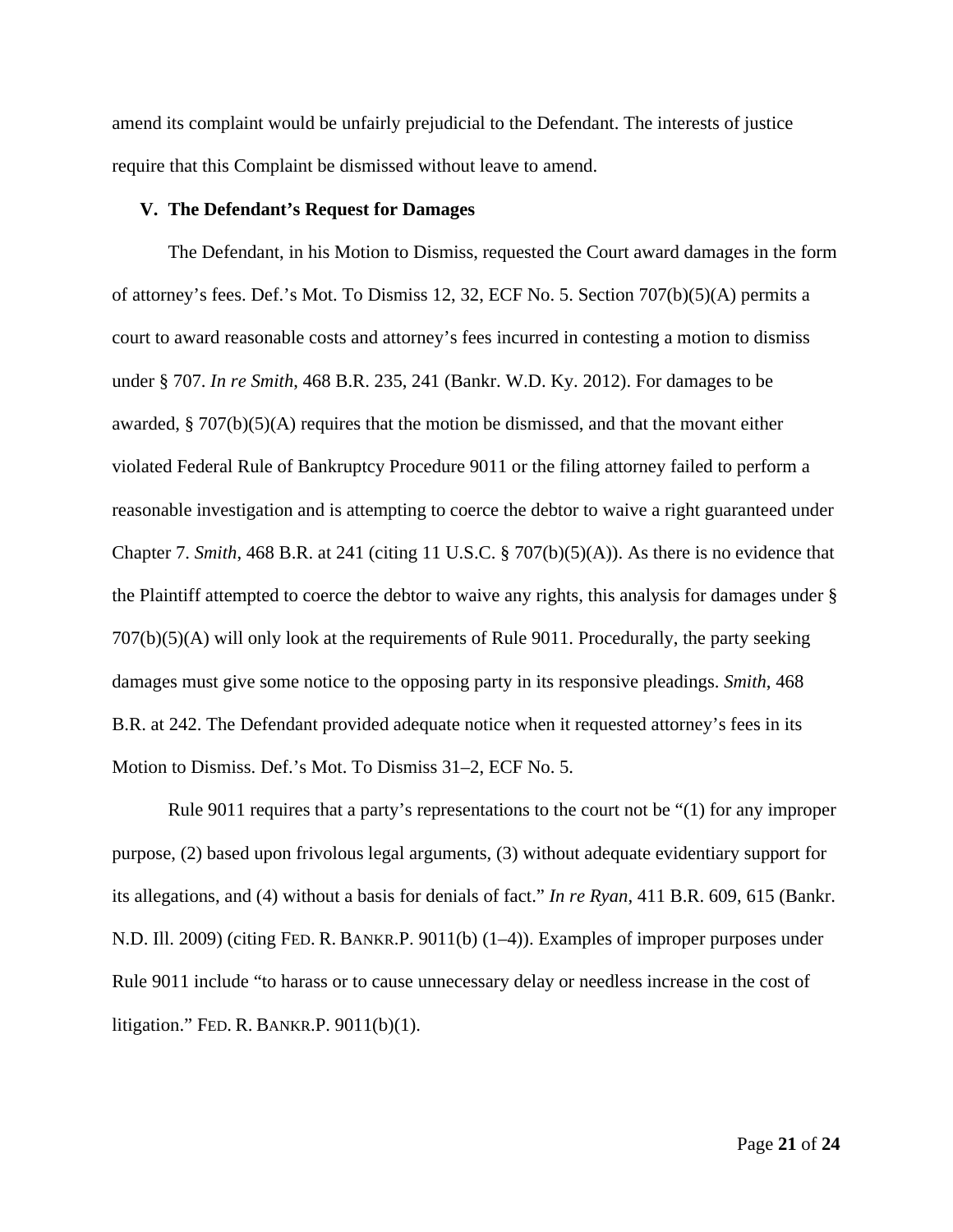As Rule 9011 is modeled after Federal Rule of Civil Procedure 11, the rules are treated with the same standard. *Ryan*, 411 B.R. at 613. The Plaintiff's legal arguments are not frivolous, and there are no issues of denials of fact, so an analysis under Rule  $9011(b)(2)$  or  $(b)(4)$  is not applicable here. These sanctions "are only to be granted sparingly, and should not be imposed lightly." *Ryan*, 411 B.R. at 613 (quoting *Lefkovitz v. Wagner*, 219 F.R.D. 592, 592–93 (N.D.Ill.2004)).

Though seeking a dismissal of a Chapter 7 case for bad faith or a presumption of abuse is a proper purpose, the Plaintiff's complaint creates unnecessary delay and seeks to deny the Defendant the "fresh start" he may seek under the Bankruptcy Code. *Marrama v. Citizens Bank of Massachusetts*, 549 U.S. 365, 367 (2007) (quoting *Grogan v. Garner*, 498 U.S. 279, 286 (1991)). The existence of an improper purpose under Rule  $9011(b)(1)$  is a "subjective," "factspecific inquiry." *In re Collins*, 250 B.R. 645, 662 (Bankr. N.D. Ill. 2000). The Plaintiff intends to dismiss the Defendant's Chapter 7 case and convert it to a Chapter 13, regardless of the fact that the Defendant converted to Chapter 7 in the first place due to a failure to make a Chapter 13 plan work. The Plaintiff claims that the Defendant can fund the plan due to the foreclosure of his former home, despite the fact that the Defendant now needs to pay rent so that his family may live somewhere. Pl.'s Compl. ¶ 43, ECF No. 1.

In *Collins*, the Northern District of Illinois Bankruptcy Court found an improper purpose where a debtor filed a bankruptcy petition to try a shed a single creditor that the debtor had been involved with in years of losing litigation and had the ability to pay. *Collins*, 250 B.R. at 662. Parallels can be drawn to the instant case. The Plaintiff is the Defendant's major creditor and for years the parties have been involved in Loss Mitigation, the attempted short sale, the original Chapter 13 plan, and now the converted Chapter 7. Loss Mitigation, the short sale, and the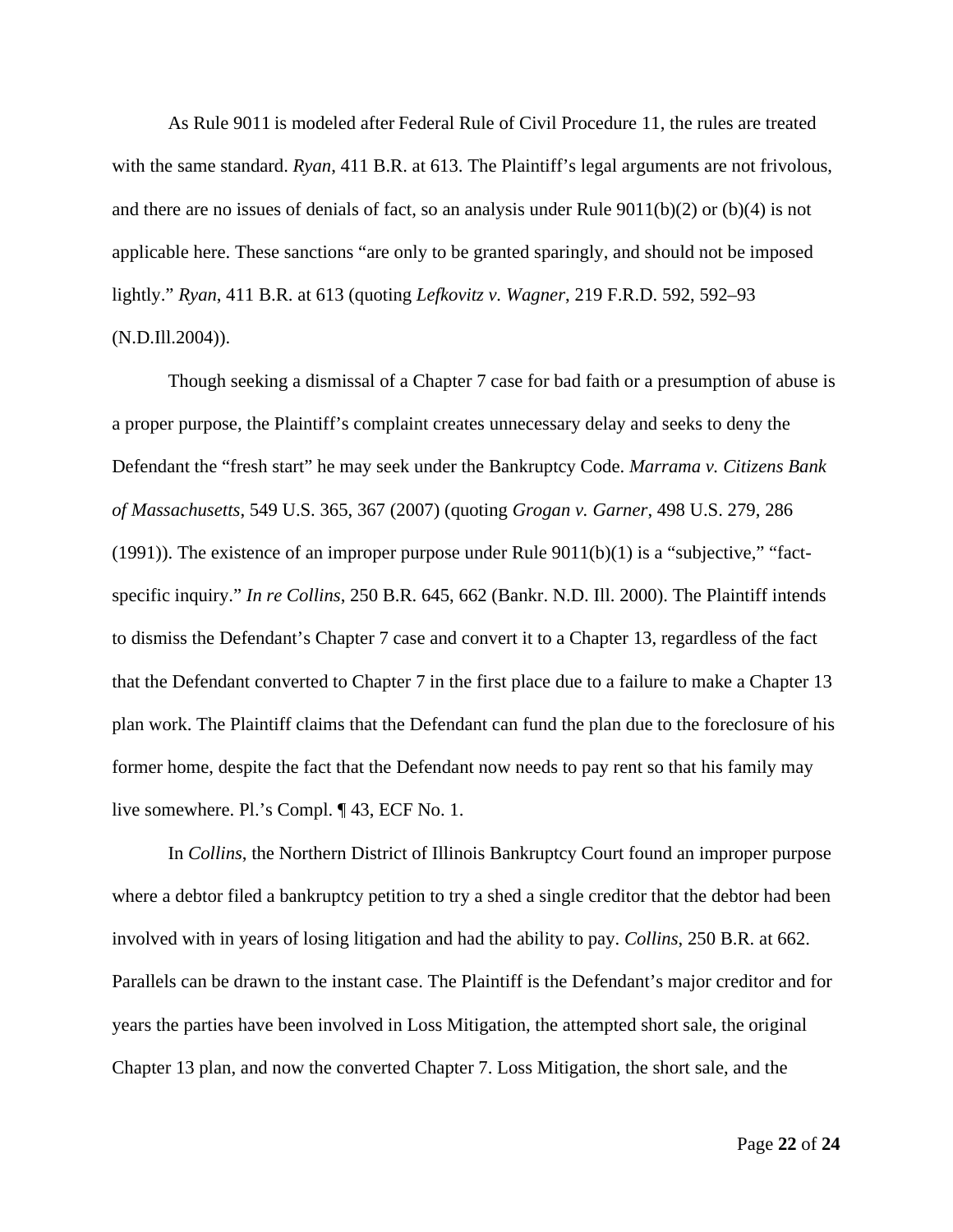Chapter 13 plan did not work, and the Plaintiff recovered the house. At this stage, attempting to dismiss the Defendant's Chapter 7 based on claims without evidentiary support is unnecessarily delaying this case.

Many of the Plaintiff's allegations seem to be without evidentiary support. None of its causes of actions fulfill the *Iqbal* standard of plausibility. The Plaintiff itself said that it would consider withdrawing its § 707(b)(2) cause of action in light of the Defendant's argument. The Plaintiff even "concedes that its allegations could have included more detail." Pl.'s Decl. in Opp'n. ¶ 27, ECF No. 6. For example, one of the Plaintiff's causes of action involved allegations of bad faith in the filing of the Defendant's schedules. Pl.'s Compl. ¶¶ 33–5. ECF No. 1. During an investigation of the disputed amounts on the schedule, the Plaintiff should have been able to see that, whether the security deposit was three thousand dollars or six thousand dollars, the security deposit would have been exempt. The Plaintiff should have known that, even had the disputed rental insurance and travel expenses be completely removed from the Defendant's schedules, the Defendant would still not have been capable of funding a Chapter 13 plan. Rule 9011 requires that representations to the court contain evidentiary support. FED. R. BANKR.P. 9011(b)(3). If the Plaintiff "concedes that its allegations could have included more detail," see Decl.¶ 27, Dkt No. 6, then the Plaintiff should have included more detail in its pleadings. The Plaintiff's improper purpose of creating unnecessary delay and the dearth of evidentiary support for its claims creates a violation of Rule 9011.